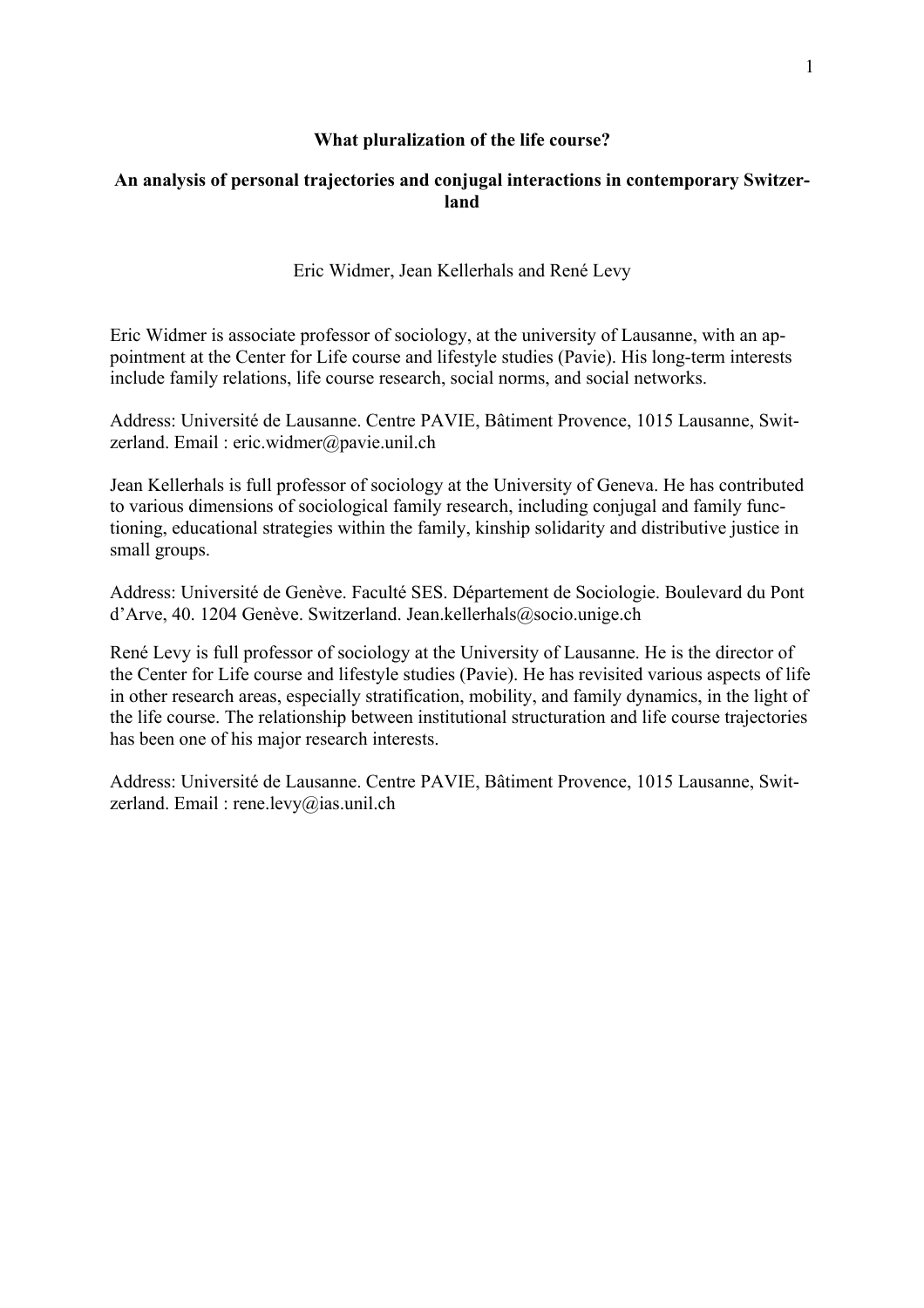Sociological research has underscored trends towards a pluralization of social life in general and, more specifically, of family and work. These two central subsystems of modern societies are hypothesized by some to have become much more heterogeneous in recent years than they ever were before; they are said to follow less recognizable patterns or models, either because of the weakening of social norms or because of the increasing structural complexity of contemporary societies. This chapter addresses the issue of the pluralization of the life course by focusing on personal trajectories (between professional and family activities) and family functioning of contemporary couples<sup>1</sup>, based on the sample of the project entitled "Social stratification, cohesion and conflict in contemporary families". Does the highly post-industrialized context of Switzerland confirm the hypothesis that late modernity is associated with a strong diversification of work and the family and a weakening of their being socially structured? We shall see that although variability does indeed characterize personal trajectories and family functioning in Switzerland, it is rather bounded and quite strongly embedded in social structures.

#### *Professional and relational dimensions of life courses in Switzerland*

What types of personal trajectories characterize individuals having lived the main part of their life course in the second half of the  $20<sup>th</sup>$  century in Switzerland ? What logic underlies these types? In this regard, several hypotheses can be found in the literature that can be summarized by two pairs of contradictory statements. The first pair concerns the increasing standardization versus individualization of individual trajectories; the second pair is about the presence of a unique model of trajectories versus two models, differentiated according to gender.

The first opposition of theses is strongly connected with the debate on individualization as a corollary of the "second wave of modernization", identified notably by authors such as Beck (1986), Giddens (1992 and 1994; Beck, Giddens and Lash, 1994), and more generally by postmodern theorists (for example, Bauman, 1992). In the same vein, some authors (for example, Beck and Beck-Gernsheim, 1994) stipulate that the process of individualization of the life course has been taking place for several decades, as a corollary of the decline of the elements of standardization. From an empirical point of view, this tendency would translate into a multiplication of professional and domestic trajectories, which would not be captured as easily as in the past by a limited number of "types of trajectories". In contrast, Levy (1977, Levy *et al*.,1997) and Kohli (1985, 1986) formulate the hypothesis of a standardization of life courses, through an historical process which Kohli, referring to the period ante 1968, decomposes into three modalities: a "sequentialization", or the emergence of distinct stages following each other in a defined order, such as schooling, employment and retirement; a "chronologisation" or the establishment of a link between life course transitions and age; and finally a "biographisation" or social allocation of the responsibility of the life course to each individual. If this thesis were true, strong regularities of common traits should appear in peoples' life courses, or even clearly profiled types of life trajectories.

The second opposition of theses concerns the extent to which life courses are gendered. The issue is of special relevance in relation to the standardization process. Some authors indeed consider that the standardization of life courses essentially carries the imprint of the occupa-

<sup>&</sup>lt;sup>1</sup> Many sociological studies focus either on professional work or on family interactions. This was criticized as reifying a gender bias within scientific research. This chapter is based on the observation that professional work and the family are interrelated spheres of activity and that it is scarcely possible to understand what happens in one without taking the other into account.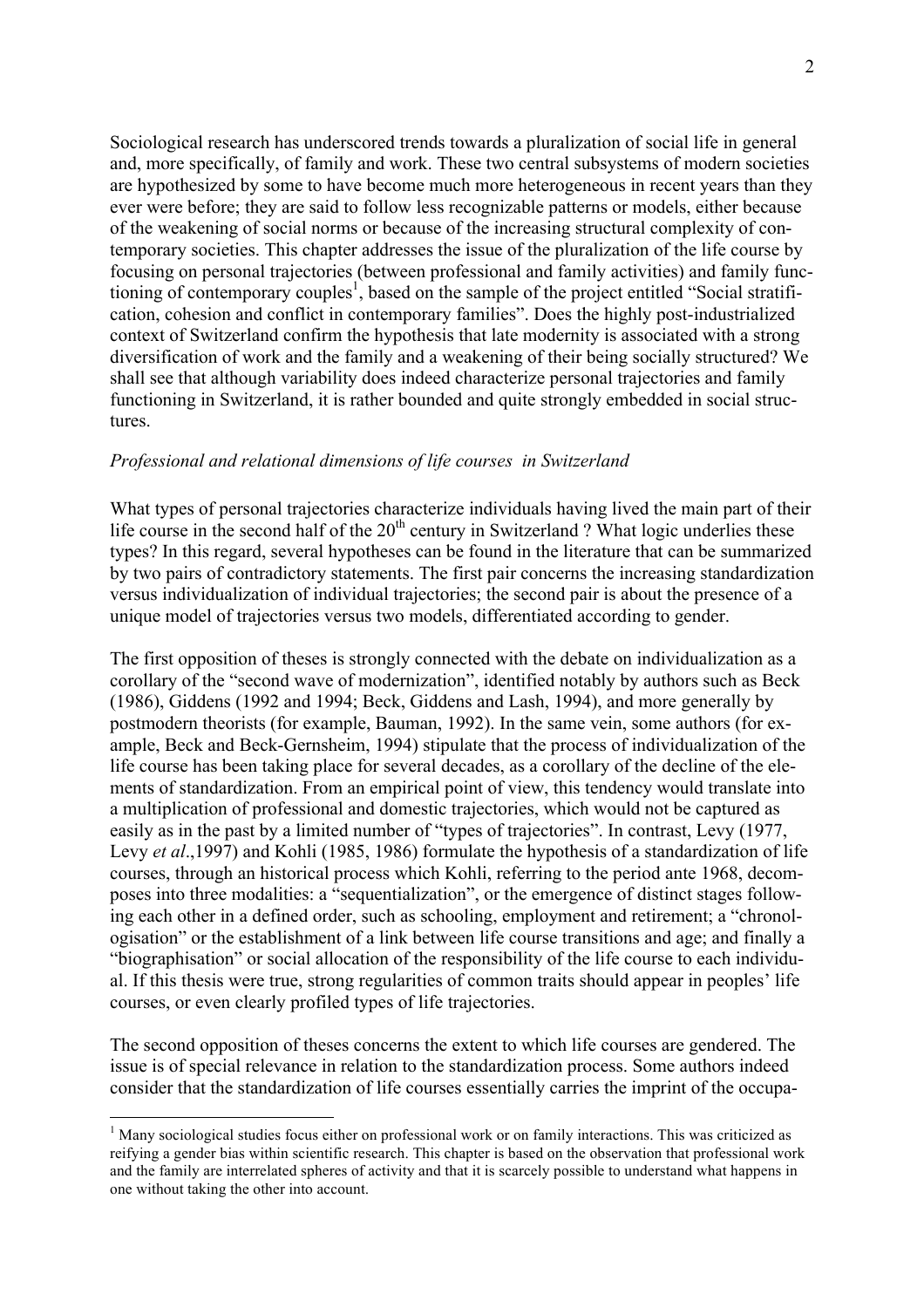tional subsystem, from which it draws its functional logic. Based on this model, one may easily assume that women's as well as men's trajectories follow a single model, where possible sex-specific variations would be only sub-variants. The thesis of sex-typed life courses, on the other hand, postulates the existence of two very distinct models of trajectories, one for each sex, which are interconnected but follow quite different logics (Levy, 1977; Becker-Schmidt, 1987; Myrdal and Klein, 1956). In its exclusive version, this thesis states moreover that differences existing within the female and male sub-populations are insignificant. Gendering of the domestic and professional fields is thus presented as the dominant factor in the orientation of trajectories which tends to level out the effects of other dimensions of the social structure.

Between the homogeneity postulated by the hypothesis of standardization, the extreme variability postulated by the hypothesis of pluralization, and the unambiguous differentiation between sexes suggested by the hypothesis of sexuation, we propose a fourth hypothesis, that of a differential impact of various profiles of social insertion. The variability of female professional insertion, at least for women living in a couple, is a fact that has been known and analyzed for a long time. One finds, among its causal factors, the social status of the couple and the education level of the woman (Reskin and Padavic, 1994). Besides these factors associated with social stratification, the arrival of the first child has an important influence on the employment of women (Held and Levy, 1974; Höpflinger, Charles and Debrunner, 1991; Klein and Lauterbach, 1994; Drobnic, 2000) i.e. a typical event belonging to the realm of the life course.

On this basis, one can hypothesize that the differences between male and female trajectories, however important they may be, depend on a variety of other social insertions that modulate the life course. In this regard, the hypothesis of the profile of insertion states that welldifferentiated models of trajectories exist within male and female subpopulations, depending on the individuals' location in the social structure of Switzerland.

Similar issues were raised recently about family functioning. Researchers in the field of family interactions have been especially concerned about the problems or crises that today's couples are increasingly presumed to meet. Nevertheless, there are no studies, in Europe at least, which systematically relate these problems to the structure of conjugal relationships. Certainly, some psychological approaches have opened the way (Reiss, 1971 and 1981; Kantor and Lehr, 1975; Olson and McCubbin, 1989). However, they are mostly based on the observation of clinical populations, where the search for a solution to a crisis or an illness is of primary interest and, as a consequence, this relegates to the background the central issues of the social anchoring of domestic functioning and the representativeness of the observations. From this point of view, two current issues have a particular centrality. A first issue concerns the pluralization of family life since the 1960s. Most scholars have addressed this issue by focusing on household structure and composition. They have acknowledged the great changes in the distribution of household types (nuclear family households, single parent households, recomposed households, etc.) in recent decades. However, this is but one approach to the issue, as those changes are likely to be the expressions of more fundamental changes in intimate interactions within families. Some recent studies on the family and intimacy indeed suggest that contemporary conjugal functioning follows a single global logic, essentially capturing the characteristics of the "modern" family as described as early as 1945 by Burgess (1960) in his ideal-type of companionship family: a union of affinity, with individuals' self-development as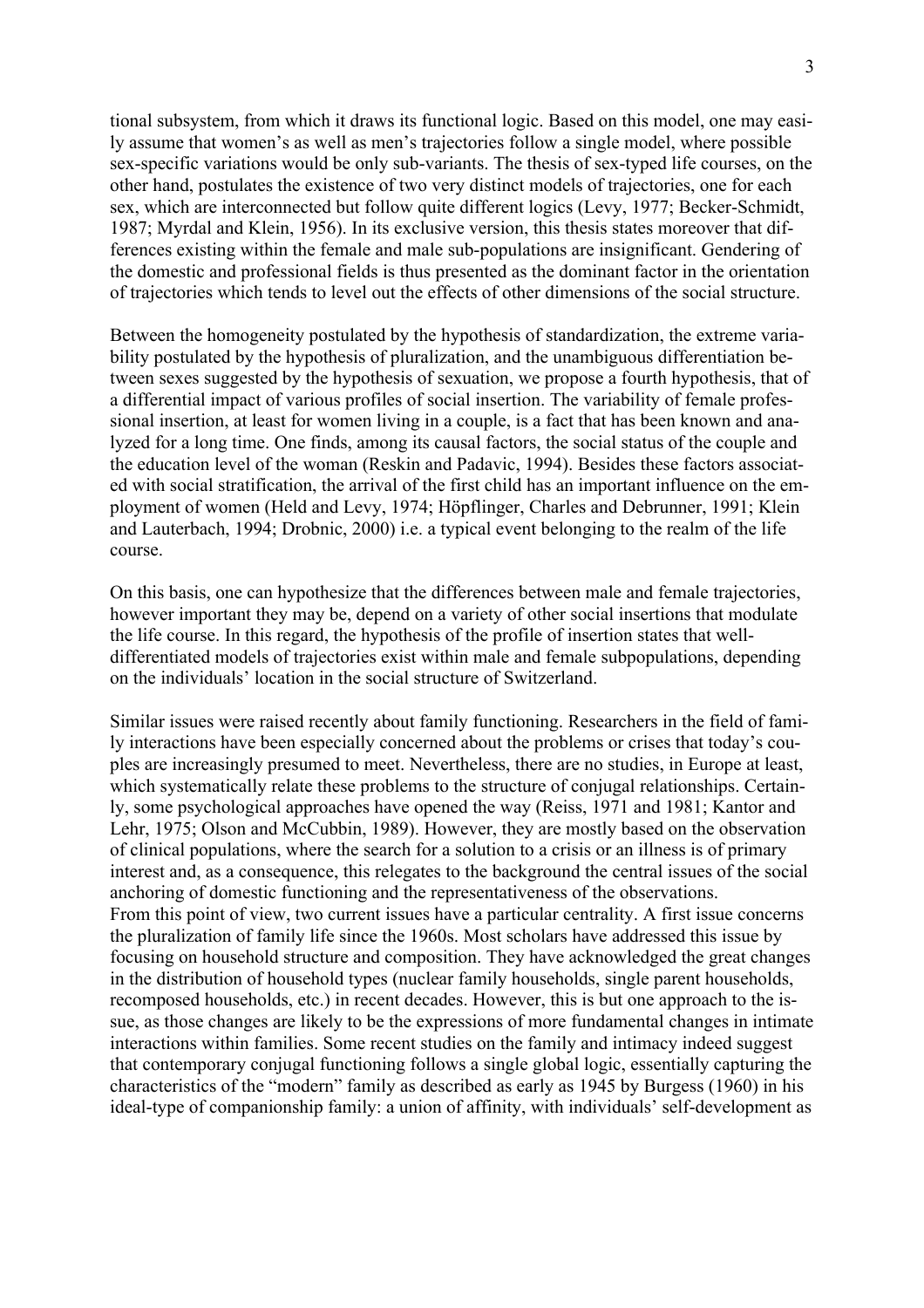a central (if not unique) function, with internal arrangements essentially based on contractual and egalitarian rules, freed from external constraints, be they institutional or relational<sup>2</sup>.

The profound demographic changes that have occurred since the 1960s seriously question the now classic opposition between the institution and the companionship models, as proposed by Burgess, in characterizing the evolution of the family from traditional practices to modernity. This opposition, and the evolutionist perspective on which it is based, had been challenged by various attempts of definition of styles or models of family interactions, based on four conceptual dimensions: the degree of autonomy of the spouses or partners within the couple; the opening of the couple toward their environment; their instrumental or expressive orientation; and the importance of negotiation in their daily functioning (Kellerhals, Troutot and Lazega, 1993). From there, various typologies were proposed that revealed the existence of a strong correlation between domestic functioning and social status, questioning the hypothesis of a general movement towards a unique model of family relationships. In particular, this was found for Switzerland (Kellerhals *et al*., 1982; Kellerhals and Montandon, 1991; Kellerhals, Troutot and Lazega, 1993), a context in which it was observed that high economic and cultural resources corresponded to a strong emphasis on individual autonomy and on the opening of couples towards their environment; while low economic and educational resources were associated with an emphasis on traditional status, rigid norms, a priority of collective concerns over individual orientation, a relative distrust towards the environment by family members, and a quite gendered and unequal division of domestic roles and power. The issue to investigate is whether the current situation of couples supports the hypothesis of a limited set of conjugal models, grounded in the social structure, or if it confirms the hypothesis of a pluralization of conjugal relationships around a companionship model, largely disembedded from the social structure.

#### **1. Data and method**

The data presented in this chapter are drawn from the study "Social Stratification, Cohesion and Conflict in Contemporary Families", a large survey of 1534 couples and families living in Switzerland. Conducted in 1998, the study's primary goal was to examine how the subjects' social status and position in their life course influence cohesion and conflicts in couples. The sample for the project was drawn randomly with a non-proportional stratified design based on the three major linguistic areas of Switzerland. To be included in the sample, respondents had to have been living together for a least one year; the younger partner had to be at least aged 20, and the older partner no more than 70; they had to be living in Switzerland, but neither Swiss citizenship nor formal marriage was necessary to be sampled. We used a computerassisted telephone survey questionnaire, translated into the three major idioms of Switzerland (German, French and Italian). Data collection took place between October 1998 and January 1999. For each couple, both partners (spouses or cohabiters) were interviewed separately, giving a total number of 3068 interviews completed. For most questions, both partners had to provide an answer. Responses were weighted according to the population size of each of the

<sup>&</sup>lt;sup>2</sup> The most notorious expression of such a perspective is represented by some of the latter work of Antony Giddens. In his books "Modernity and Self-identity" (1992) and "The Transformation of Intimacy: Sexuality, Love and Eroticism in Modern Societies" (1994), the concept of a "pure relationship", which is an archetype, according to Giddens, of late modernity, directly or indirectly refers to several key dimensions of the companionship model of family of Burgess (1960), viz.: a focus of the relationship on the exploration of the self, the centrality of negotiation processes, a symmetry in power relationships, a weakening of the effects of external constraints on intimate relationships, etc.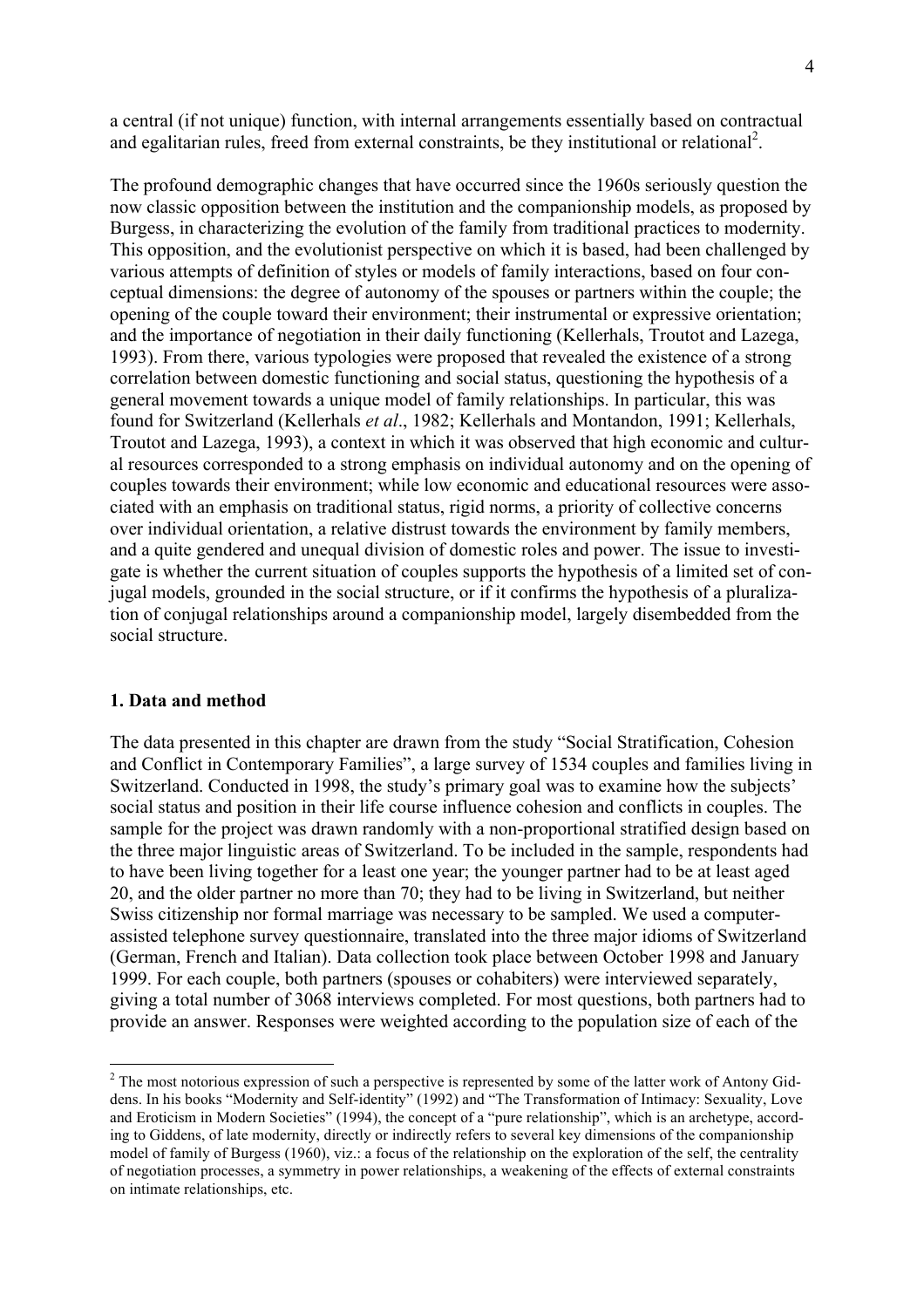three linguistic regions. This first phase included various measures of conjugal interaction, conjugal and family conflict, and conjugal quality. A detailed account of this analysis can be found in Widmer, Kellerhals and Levy (2003).

In a second phase, carried out about three months later, a self-administered retrospective questionnaire was sent to all respondents of the first wave, with the aim of collecting information about the family and professional insertion of the partners or spouses throughout their life, from the end of compulsory education until the year of their participation in the study. Every period had to be dated on a yearly basis. The response rate for this second phase was 46%, with 703 men and 717 women providing usable questionnaires. We found no significant differences between this subsample and the original sample. On the basis of the information thus gathered, we recoded all periods into eight mutually exclusive categories: periods of professional full-time activity, part-time professional activity, interruptions because of unemployment or because of problems of health ("negative interruptions"), interruptions to travel or other intentional leave of absence, etc. ("positive interruptions"), periods at home (homemaker), and periods of training (for details, see Widmer, Levy, Hammer, Pollien and Gauthier, 2003).

# **2. Results**

Let us first turn to the empirical results which address the issue of pluralization of personal trajectories and conjugal functioning.

# *2.1 Professional trajectories: plural but structured*

For reasons of validity, the analysis of the subsample of individuals who answered the retrospective questionnaire was restricted to those aged 30 and more, decreasing the sampled population down to 677 men and 670 women. Indeed, short life courses can slant the classification because they do not allow the identification of any clear pattern. Regular multivariate statistical techniques do not apply here, because usual measures of distance, such as the Euclidean distance, are ineffective for sequential data (Erzberger and Prein, 1997). We resorted, therefore, to using optimal matching analysis, a multivariate statistical method stemming from molecular biology (Waterman 1995; Delcher *et al*., 1999), and which has been adapted, in several recent socio-demographic works, to the study of trajectories (Abott and Hrycak, 1990; Erzberger and Prein, 1997; Aisenbrey,  $2000$ <sup>3</sup>. Based on measures of distance produced by optimal matching analysis, we ran a hierarchical cluster analysis applied separately to women's and men's responses. We found that two groups of sequences best characterize the male trajectories. Figures 1 and 2 present the relative frequencies of each category of activity between 16 and 64 years of age for each of the two groups.

The first group of male trajectories includes very homogeneous life courses, characterized by professional full-time activity. It represents the standard life course for men, as it concerns more than 8 men out of 10. This is clearly the dominant model for men.

Figure 1: Men's trajectory type "Dominant" (n=574, 85%)

<sup>&</sup>lt;sup>3</sup> A short presentation of this method, as well as some references, can be found in Widmer, Levy *et al.*, 2003.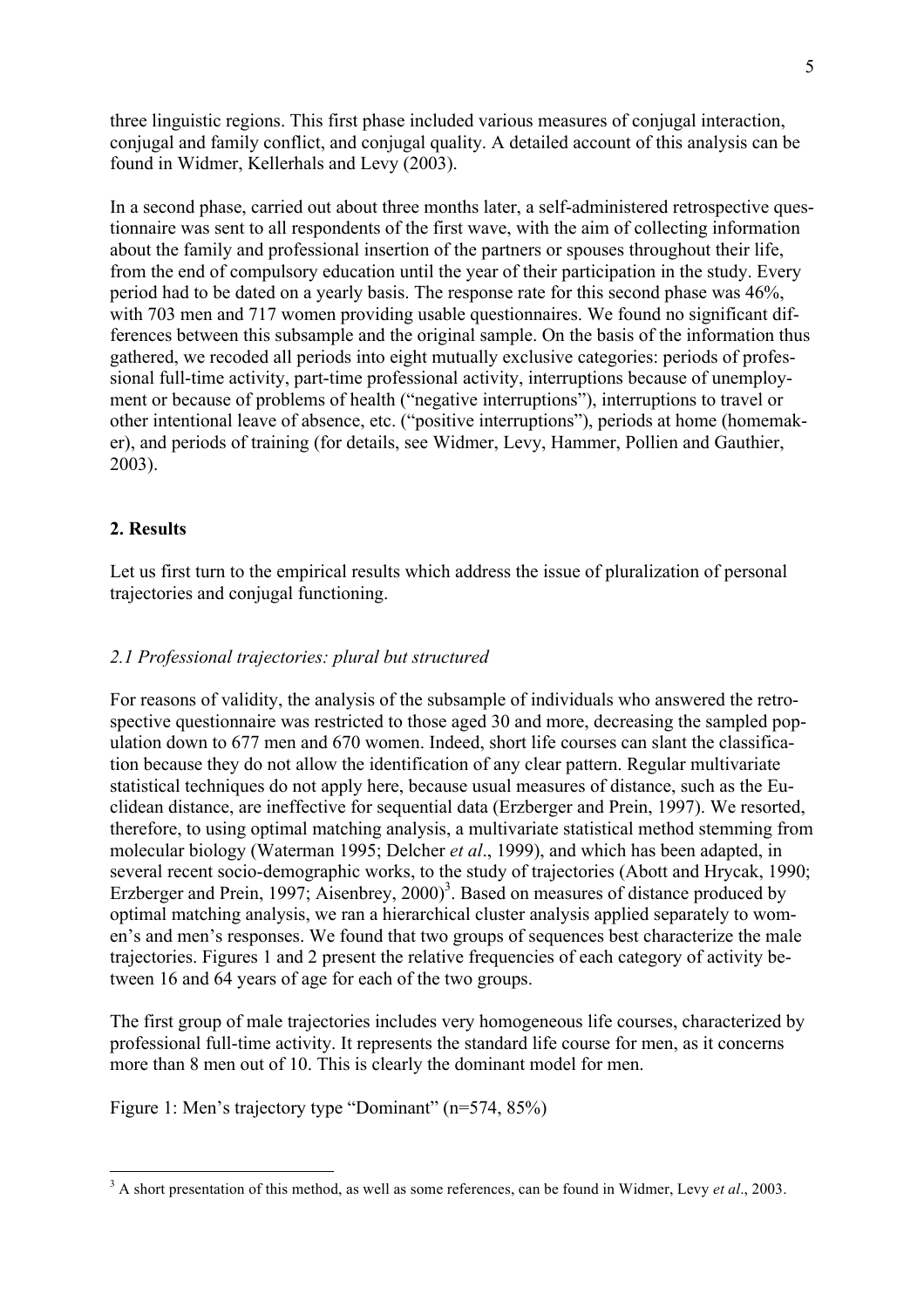







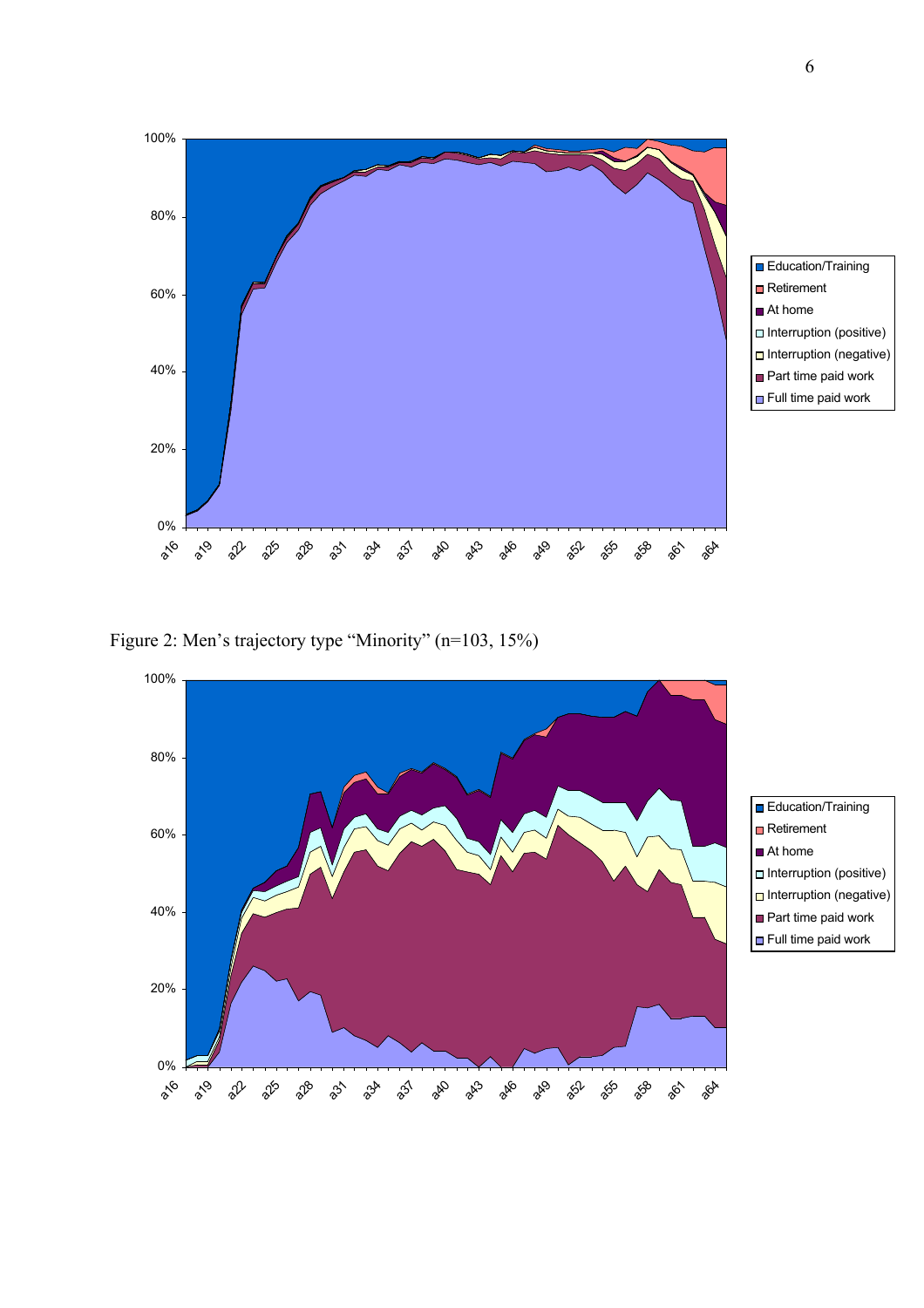The second group concerns only a minority of men (15%) and presents a very dissimilar pattern from the dominant one. First, part-time employment is much more frequent than full-time activity: full-time work represents only 9% of the average trajectory. Part-time employment, however, concerns a proportion of 34% of the average trajectory. Trajectories of this type also include more interruptions due to travel, breaks, etc. and problems of unemployment or health (about 6 months). The very heterogeneous character of these minority trajectories suggests that they do not correspond to a true model, but rather form a residual category.

Contrary to men, women have quite heterogeneous models of trajectories. Their trajectories fall into four types.



Figure 3: Women's trajectory type "Homemaker" (n=220, 33%)

The first type of female trajectory is centered on the home. After the period of initial education, the majority of women with this trajectory who enter the professional field via full-time employment remain there for only a short period of time. This is followed by an extensive period at home (66% of the whole sequence considered). Women following this type of trajectory focus on family life and the education of their children after a short period of full-time professional activity, without reentering the professional world again.

Figure 4: Women's trajectory type "Full-time worker" (n=133, 20%)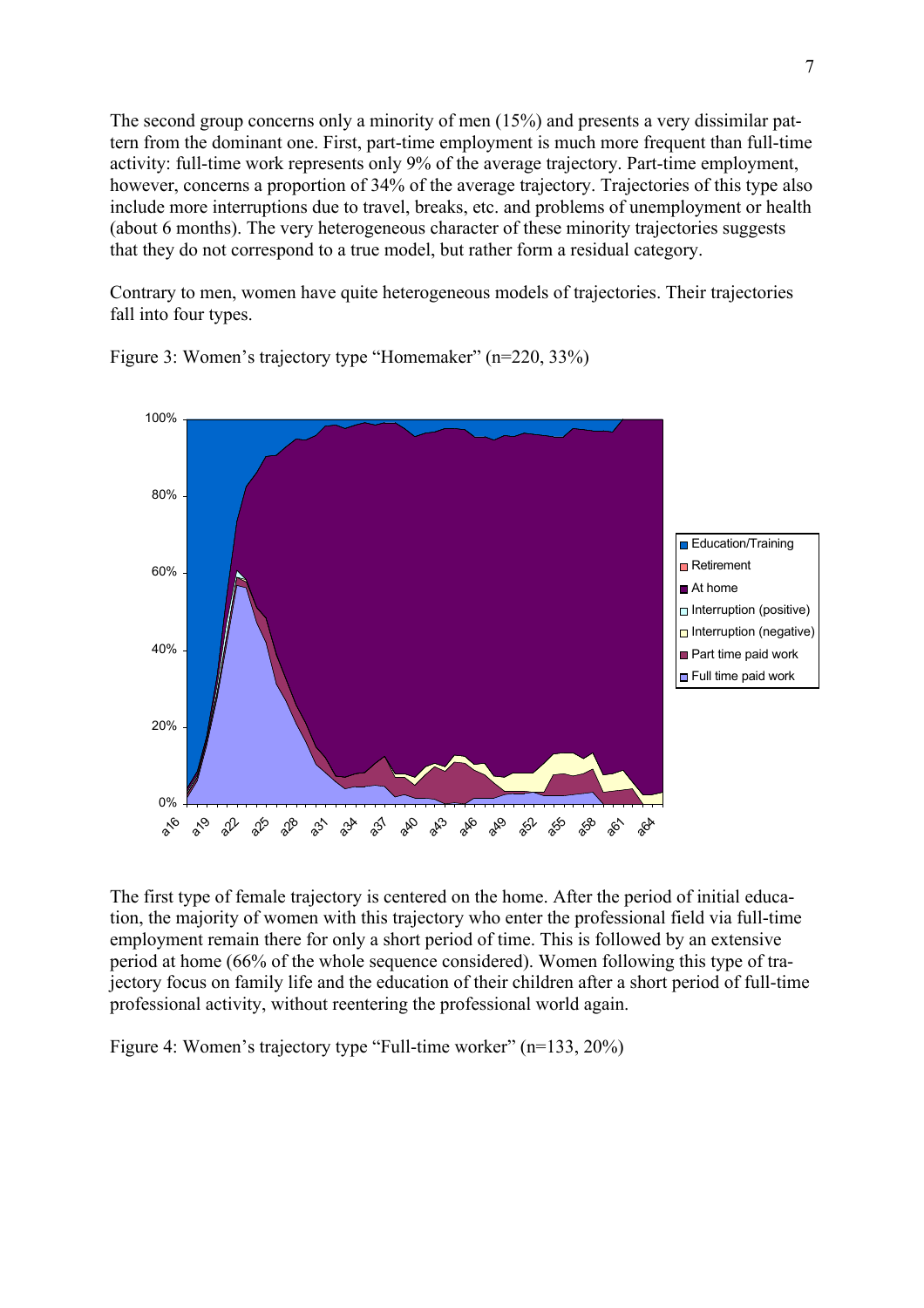

The second type is composed of trajectories that are the opposite of the previous type on all accounts. Indeed, full-time employment dominates here. This type is very close to the predominant one among male trajectories.

Figure 5: Women's trajectory type "Part-time worker" (n=159, 24%)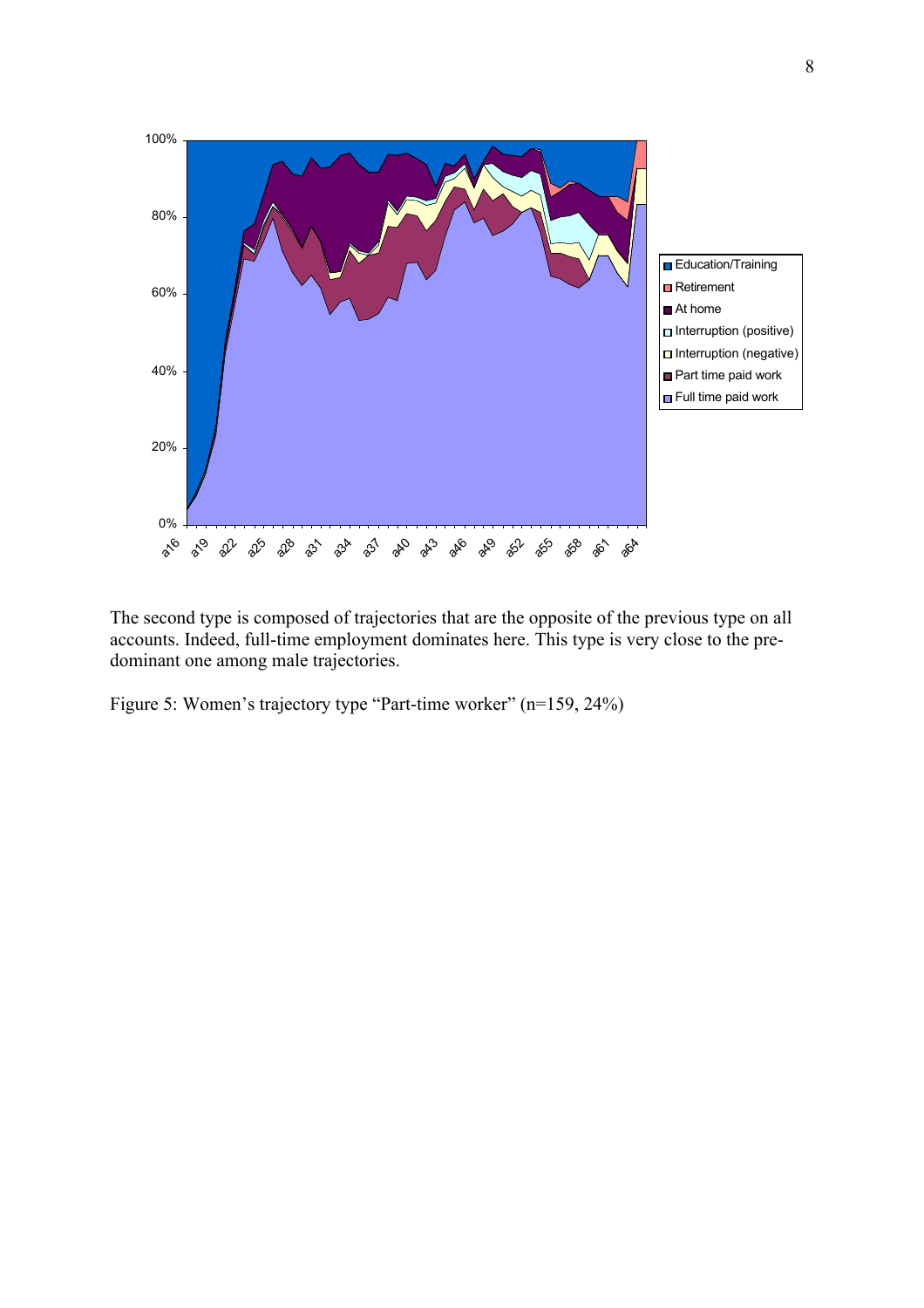



The third type of trajectory (Figure 5) corresponds to yet another model. As with the other types, there is a sharp take-up of employment after initial education, initially being generally full-time. As with the previous type, occupational activity is maintained all through adult life, but full-time employment is rather quickly – towards the age of 25 – exchanged for part-time employment which becomes general at about 40. To summarize, part-time trajectories feature an early reduction in the rate of employment.

Figure 6: Women's trajectory type "Back-to-employment" (n=133, 20%)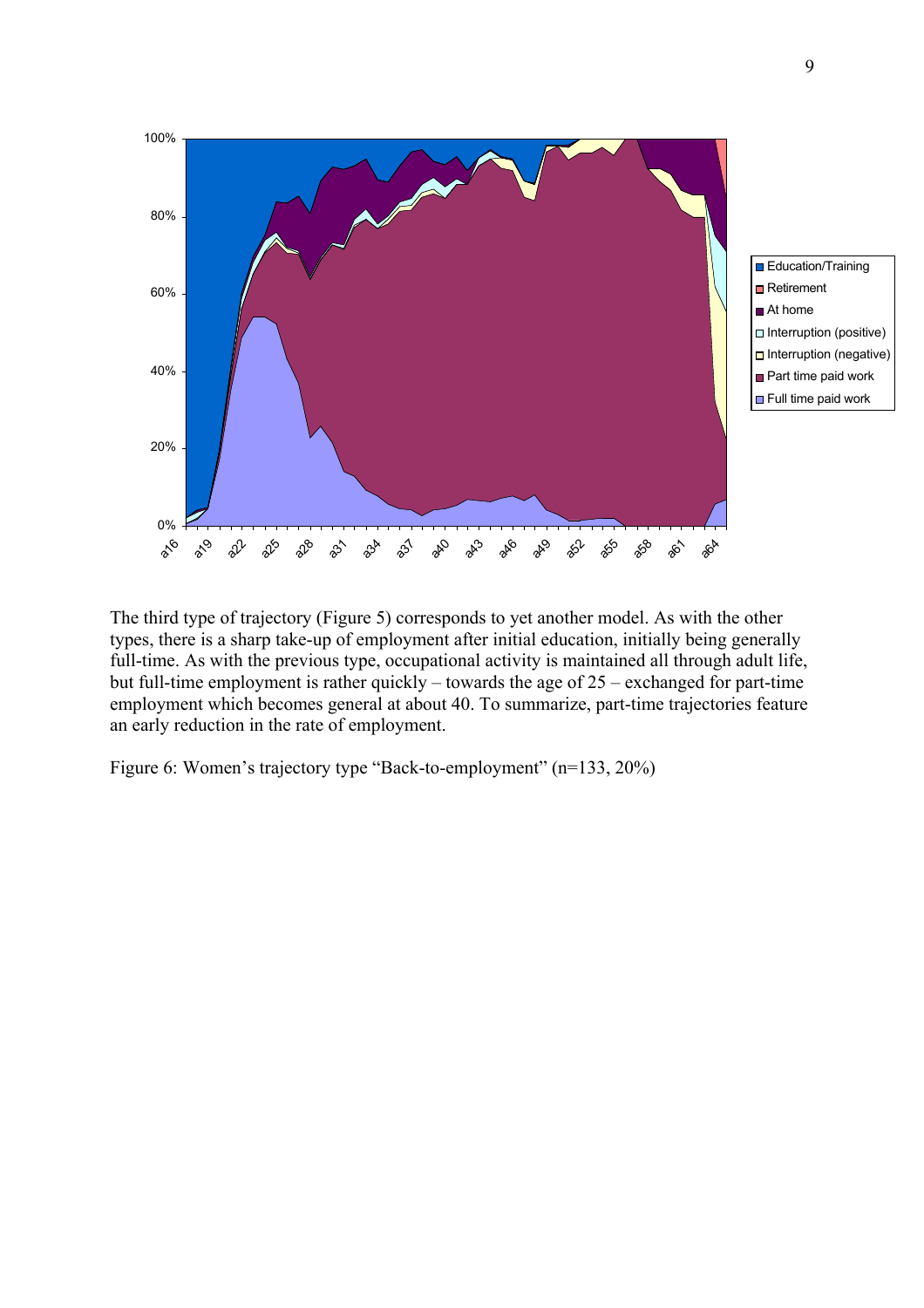

The fourth type of trajectory (Figure 6) is close to the type "homemaker" but differs from it because its focus on the domestic sphere is only temporary. Indeed, from the age of about 32 years on, there is a very significant increase in gainful employment, though this is generally part-time. This reaches its climax by the beginning of the forties. By this age, this type of trajectory is rather close to the previous one ("part-time") but it differs from it because periods in the home are much longer and full-time employment much shorter. The major characteristic of this type of trajectory is a late and partial reintegration into the labor market after a relatively long period spent exclusively at home. The last group is very different from all the others as it has an erratic, rather unstructured character. After a brief period of education and, in a minority of cases, a short period of full-time employment, this group of trajectories is characteristic of women having known numerous interruptions due to problems of unemployment and health, or who are involved in a lot of different activities such as voluntary help. These atypical trajectories concern only a very small proportion of cases (less than 5%) and represent a little-typed residual category rather than a specific model of the life course.

To summarize, four dominant models characterize the professional and family trajectories of women in Switzerland: "homemaker" (33%), "full-time worker" (20%), "part-time worker" (24%), and the "back to employment" group (20%). Therefore, our results show that there is a clear differentiation of female trajectories, with most of them falling into four distinct and recognizable models – one of which corresponds to the model predominant among men. A fifth group comprises less clear-cut trajectories, representing only 4% of cases.

#### *2.2 A limited number of styles of conjugal interactions*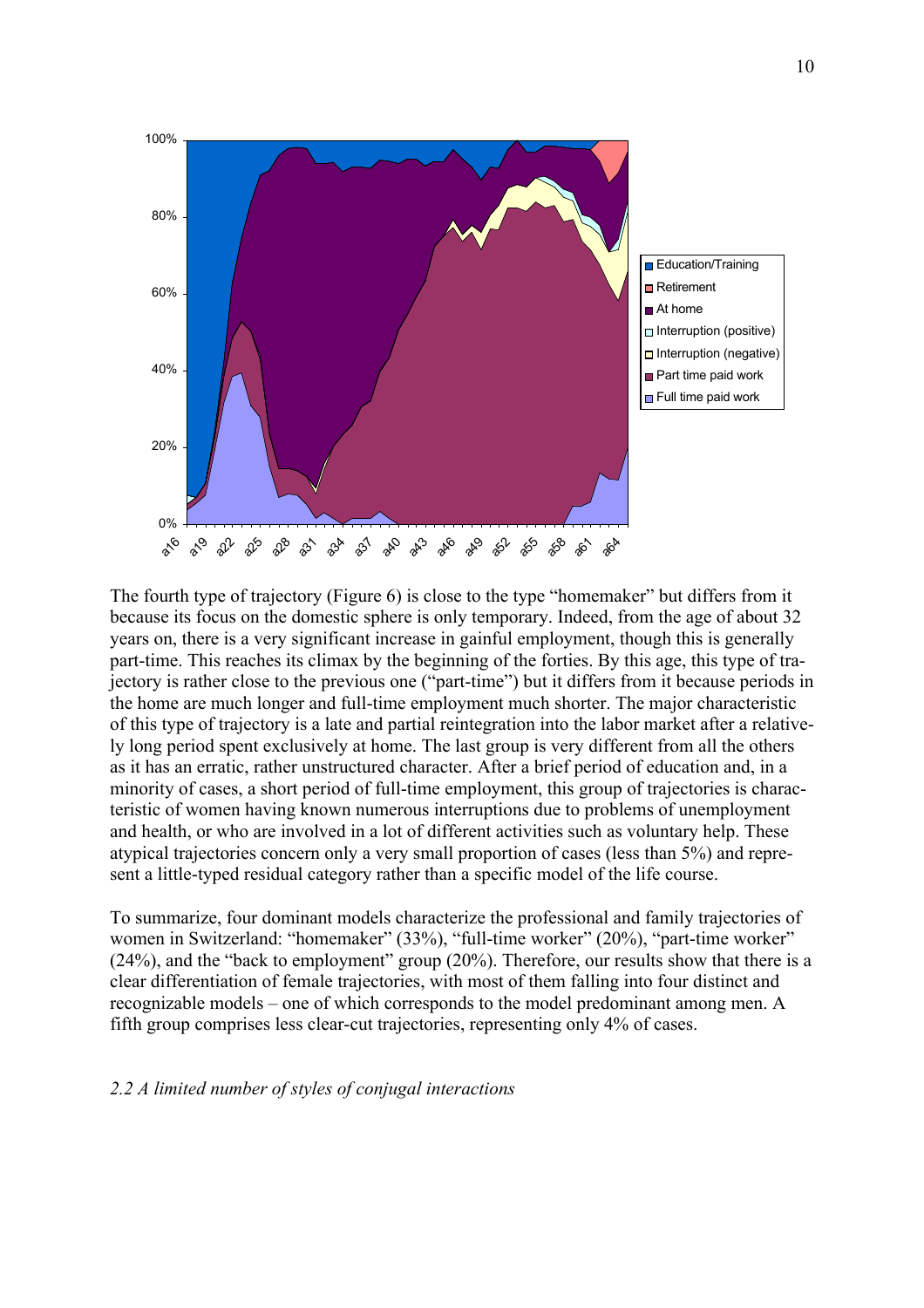Let us now turn to conjugal functioning. We first want to know how many styles characterize the functioning of today's couples. In order to construct such a typology, we have included six dimensions that are often used in empirical assessments of family functioning (Kellerhals, Troutot et Lazega, 1993):

- 1) The degree of fusion, which designates the extent to which individual resources (time, money, ideas, feelings) are pooled together by spouses or partners (Roussel, 1980; O' Neil and O'Neil, 1972).
- 2) The degree of openness, which designates the extent of informational and relational exchanges occurring between the family group and its close environment (Kantor and Lehr, 1975; Reiss, 1971).
- 3) The main focus, either external or internal, of priority objectives assigned to the couple or the family (Parsons and Bales, 1955; Donati, 1985). Are internal and relational goals (such as affective security, support, tenderness) emphasized or rather external and instrumental goals, such as social integration and upward social mobility?
- 4) The degree of sex-typing of conjugal roles, which designates the extent of the gendered division of household labor and occupational activities, as well as that of relational roles (such as information, goal selection, support, emotions with regard to the spouse or partner (Aldous, 1977; Bott, 1971);
- 5) The normative strength of sex-specific master statuses in the couple. This dimension captures the differential investment of men and women in the domestic sphere relative to the occupational sphere, which is not only a question of time of presence but is also connected with the sacrifices that one can or is willing to make to it. It is based on the hypothesis proposed by Krüger and Levy (2001) that there is a priority sphere of investment attributed to sex categories, the domestic sphere for women and the public sphere for men, which subordinates the investments that the incumbents can put into the other sphere.
- 6) The degree of routinization, which designates the extent to which couples follow a fixed set of norms concerning family timetables, eating habits and territorial allocations (Olson and McCubbin, 1989).

The first three dimensions refer to the more general concept of cohesion, whereas the second three dimensions refer to the concept of regulation. All six dimensions have been measured by a set of indicators that are described elsewhere (Widmer, Kellerhals and Levy, 2003; Widmer, Kellerhals and Levy, 2004b). They were analyzed together in a series of scales that were dichotomized and subjected to a cluster analysis. To determine the number of styles of conjugal interactions, we computed a sequence of hierarchical clusters (based upon Ward's method of clustering). We carefully examined solutions between 3 and 7 clusters and found the solution with five to strike a good balance between within-cluster homogeneity, clarity and parsimony. The results of this analysis are presented in Table 1.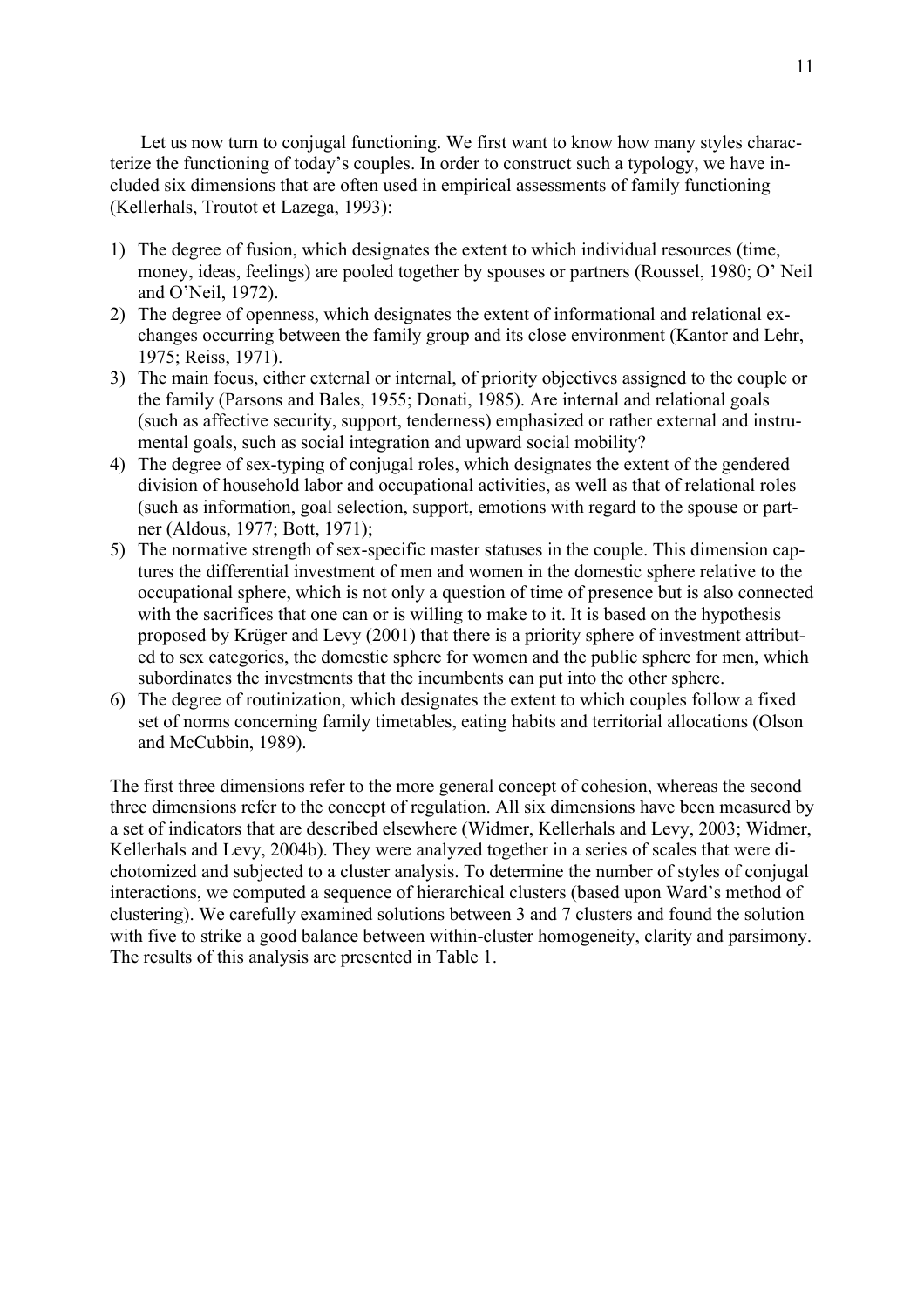|                                                  |    | Parallel Companion-<br>ship |    |    | Bastion Cocoon Associa-<br>tive | Aver-<br>age<br>per-<br>cent-<br>ages<br>(whole)<br>sample) | Cramers<br>$\cdot$ V |
|--------------------------------------------------|----|-----------------------------|----|----|---------------------------------|-------------------------------------------------------------|----------------------|
| Size of cluster $\frac{6}{6}$<br>total)          | 17 | 24                          | 16 | 15 | 29                              |                                                             |                      |
| Cohesion                                         |    |                             |    |    |                                 |                                                             |                      |
| Fusion (women) $4$                               | 17 | 57                          | 92 | 67 | 5                               | 42                                                          | $.66**$              |
| Fusion (men)                                     | 24 | 91                          | 74 | 83 | 13                              | 53                                                          | $.68**$              |
| Closure (women)                                  | 81 | 19                          | 58 | 65 | 9                               | 40                                                          | $.58**$              |
| Closure (men)                                    | 68 | 20                          | 28 | 56 | 20                              | 35                                                          | $.41**$              |
| Internal orientation<br>(women)                  | 60 | 16                          | 42 | 72 | 11                              | 34                                                          | $.50**$              |
| Internal orientation<br>(men)                    | 16 | 16                          | 9  | 95 | 19                              | 27                                                          | $.63**$              |
| Regulation                                       |    |                             |    |    |                                 |                                                             |                      |
| Strong differentiation 60<br>of functional roles |    | 49                          | 79 | 48 | 53                              | 57                                                          | $.21**$              |
| Strong differentiation 74<br>of                  |    | 38                          | 91 | 70 | 60                              | 63                                                          | $.36**$              |
| relational roles                                 |    |                             |    |    |                                 |                                                             |                      |
| Strong differentiation 31<br>of decisional power |    | 13                          | 23 | 18 | 24                              | 22                                                          | $.15**$              |
| Strong master status                             | 56 | 24                          | 74 | 42 | 60                              | 50                                                          | $.34**$              |
| Strong routinization                             | 45 | 34                          | 76 | 56 | 27                              | 44                                                          | $.35**$              |

*Table 1: Results of cluster analysis based on responses from both partners (column percentages, N=1534)*

Five strongly contrasted styles of conjugal interactions can be found in this sample of couples representative of residents in Switzerland:

Couples of style Bastion are characterized by a strong tendency to closure, fusion and gender differentiation. In these couples, contacts with the external world are not highly valued. To the contrary, some mistrust exists toward external actors, whereas internal relationships are highly valued and sought. The family as a group precedes individual interests or orientations. This rather close and warm world is sustained by a traditional division of labor between genders, and observes rigid norms about everyday routines. These are couples where each spouse or partner knows well what his or her contributions are supposed to be, depending on gender. This strong differentiation also has an effect on orientation, women being much more internally oriented in this style than men are. 16% of couples show this style of interactions. Couples of the Associative style are opposite to couples of style Bastion on all accounts. They are rather low on both fusion and closure: associative couples are both open and autonomous

<sup>&</sup>lt;sup>4</sup> Measures of fusion, closure and orientation were included for men and women separately, as spouses may have quite different perspectives in this regard. The dimensions of regulation were measured using only the responses of a single informant per couple (women), as they are more factual.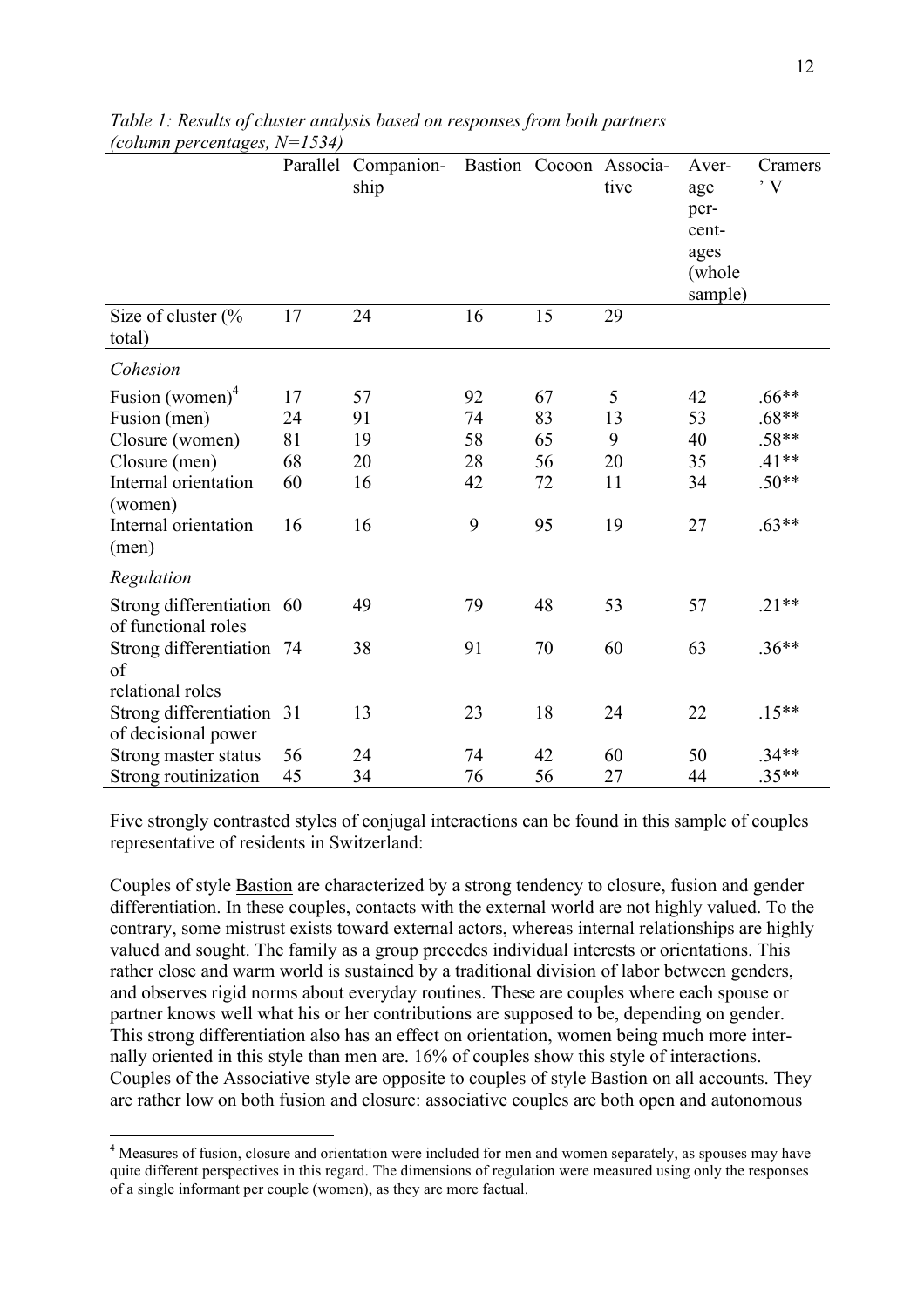at the same time. They also demonstrate a fairly egalitarian power and role distribution, with no significant difference between spouses on instrumentality and expressiveness. Their openness is associated with high scores on social participation for men while women are close to the average. On this basis, one can state that the central values structuring this kind of functioning are the quest for personal authenticity and, at the same time, the negotiation of individual rights. Associative couples represent 29% of the sample.

Couples of Companionship style are characterized by a strong tendency toward fusion, contrary to associative couples. At the same time, they are very open. The extent of sexual differentiation is close to the mean. The dominant value in this style of interaction is the use of environmental resources in order to reinforce internal solidarity and communication. Companionship couples represent 24% of the sample.

High levels of fusion and closure also characterize couples of the Cocoon style. Contrary to Bastion couples, they do not, however, present a high-level gender division of domestic and relational roles. They show a strong tendency to emphasize the internal goals of the union for both spouses (in the Bastion couples, only women show such a tendency). Their functioning is concurrently warm, closed and relatively free of gender biases. They represent 15% of the sample.

Couples of the Parallel style are characterized by a strong differentiation of domestic and relational roles between spouses. They are strong on women's expressiveness and on men's instrumentality. Parallel couples have comparatively low scores of fusion and high scores of closure. These are couples who feel threatened by the external world (with respect to the family) while investing little in their own internal relationships. The idea of separate worlds for each spouse seems to be at the center of these couples' functioning. This style includes 17% of our couples.

Various dimensions of conjugal conflict are significantly associated with the these different styles of conjugal interaction. *Conjugal problems* were measured by a set of twenty indicators that describe a wide variety of aspects of daily life<sup>5</sup>. They were combined into two general scales, one dealing only with current problems, the other dealing with problems over the whole duration of the conjugal relationship<sup>6</sup>. Multiple correspondence analysis (MCA) was then used in order to find out if those general scales could be decomposed into more specific kinds of problems. Three main types of problems were delineated by this analysis: problems related to violence and other deviant behaviors (such as drug use); problems related to the coordination of activities (i.e. how to fit together the spouses' agendas, how to develop shared usage and rhythms within the couple, how to find a satisfactory division of labor, etc.); and finally relational or interactional problems (problems of communication, affective disillusion, significant difficulties with the spouse's or partner's personality, etc.). Table 2 shows that the different styles of conjugal interaction are indeed associated with different types of conjugal conflict.

 $\frac{5}{15}$  If either of the two spouses or partners cited a problem, we assumed that the couple had this problem.  $\frac{6}{15}$  See Widmer, Kellerhals and Levy, 2003 and 2004a, for a full description of the scales.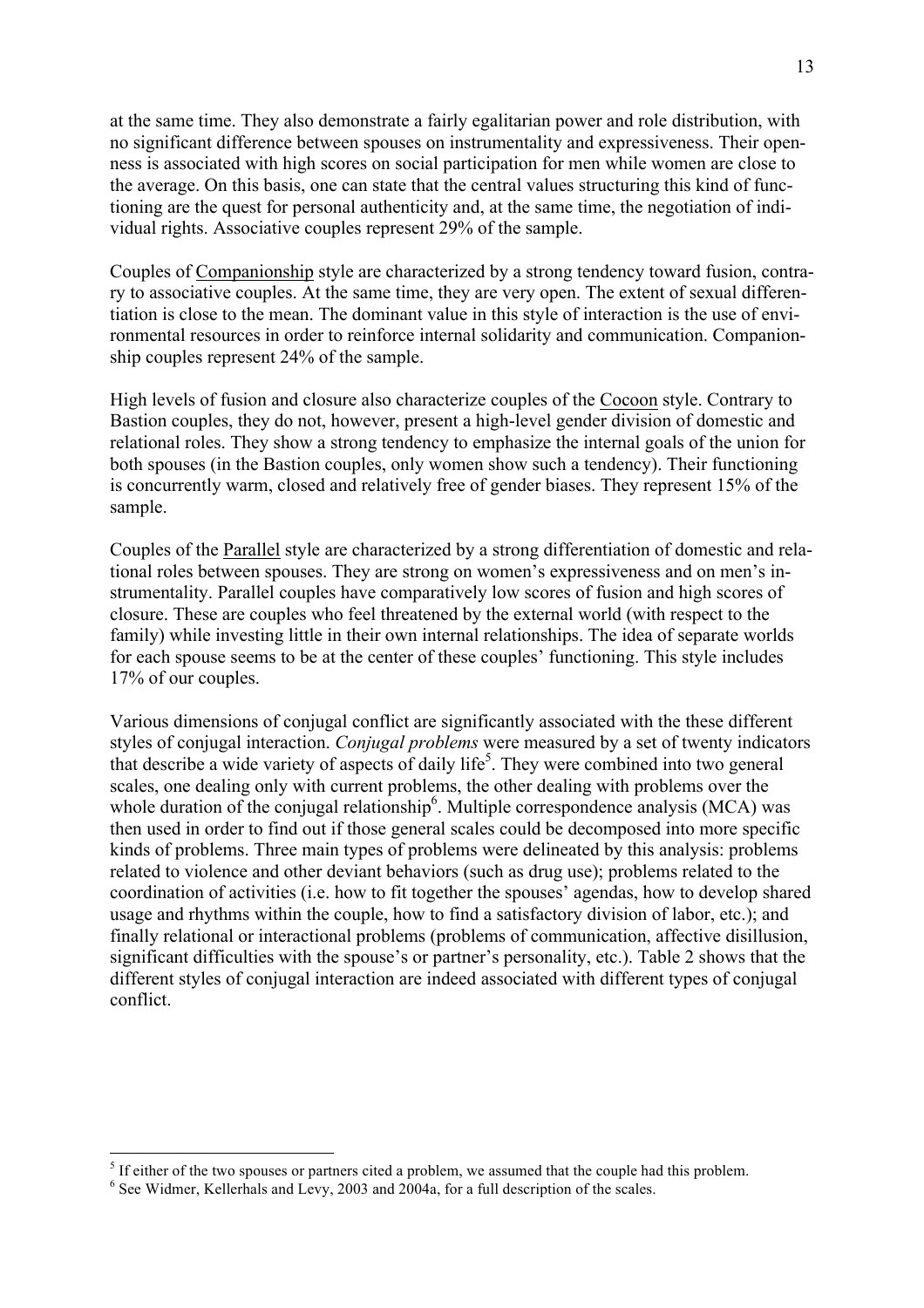| Tuble 2. Confugui conflict, confugui quality and styles of confugui interactions (70) |                           | Paral- | $Com-$         | Basti-                  | Cocoon | Ass-ciative | Cramer's  |
|---------------------------------------------------------------------------------------|---------------------------|--------|----------------|-------------------------|--------|-------------|-----------|
|                                                                                       |                           | lel    |                |                         |        |             | $\bar{V}$ |
|                                                                                       |                           |        | pan-           | on                      |        |             |           |
|                                                                                       |                           |        | ionship        |                         |        |             |           |
|                                                                                       |                           | 37     | 17             | Conjugal conflict<br>20 | 19     | 36          | $.20**$   |
| % with addiction or vio-                                                              |                           |        |                |                         |        |             |           |
| lence problems (current                                                               |                           |        |                |                         |        |             |           |
| or past)<br>% with relational prob-                                                   |                           | 41     | 17             | 20                      | 26     | 39          | $.22**$   |
| lems                                                                                  |                           |        |                |                         |        |             |           |
| % with coordination                                                                   |                           | 38     | 21             | 25                      | 24     | 37          | $.16**$   |
| problems                                                                              |                           |        |                |                         |        |             |           |
| Current open conflicts                                                                |                           | 20     | 12             | 13                      | 13     | 21          | $.20**$   |
| are frequent                                                                          |                           |        |                |                         |        |             |           |
| Current open conflicts                                                                |                           | 39     | 26             | 25                      | 17     | 47          | $.23**$   |
| are serious                                                                           |                           |        |                |                         |        |             |           |
|                                                                                       |                           |        |                | Conjugal quality        |        |             |           |
| Divorce proneness                                                                     |                           |        |                |                         |        |             |           |
| Thoughts of sepa-                                                                     | $\boldsymbol{\mathrm{F}}$ | 44     | 23             | 22                      | 21     | 49          | $.26**$   |
| ration                                                                                | M                         | 29     | 14             | 14                      | 15     | 33          | $.21**$   |
| General dissatisfac-                                                                  | ${\bf F}$                 | 58     | 37             | 48                      | 48     | 58          | $.17**$   |
| tion is high                                                                          | M                         | 57     | 34             | 45                      | 34     | 59          | $.22**$   |
| Lack of mutual                                                                        | $\boldsymbol{\mathrm{F}}$ | 37     | 22             | 29                      | 29     | 36          | $.13**$   |
| consideration                                                                         | M                         | 35     | 17             | 25                      | 26     | 36          | $.16**$   |
|                                                                                       | $\mathcal{C}$             | 31     | 14             | 16                      | 21     | 26          | $.16**$   |
| Poor conjugal                                                                         | ${\bf F}$                 | 33     | 13             | 20                      | 26     | 29          | $.18**$   |
| mood                                                                                  | M                         | 34     | 10             | 16                      | 17     | 29          | $.22**$   |
|                                                                                       | $\overline{C}$            | 33     | 8              | 12                      | 20     | 28          | $.24**$   |
| Division of labor                                                                     | ${\bf F}$                 | 21     | 10             | 9                       | 11     | 20          | $.15**$   |
| not satisfactory                                                                      | M                         | 19     | 12             | 16                      | 14     | 23          | $.11***$  |
|                                                                                       | $\overline{C}$            | 30     | 15             | 18                      | 15     | 31          | $.18**$   |
| Coordination not                                                                      | ${\bf F}$                 | 24     | 10             | 12                      | 17     | 22          | $.15***$  |
| satisfactory                                                                          | M                         | 17     | 9              | $\overline{7}$          | 8      | 24          | $.20**$   |
|                                                                                       | $\mathcal{C}$             | 41     | 18             | 20                      | 26     | 42          | $.23**$   |
| Female shows                                                                          | $\mathbf{F}$              | 35     | 15             | 22                      | 21     | 25          | $.15**$   |
| signs of depression                                                                   |                           |        |                |                         |        |             |           |
| Male shows signs                                                                      |                           |        |                |                         |        |             |           |
| of depression                                                                         | M                         | 15     | $\overline{7}$ | 16                      | 14     | 17          | $.11***$  |

*Table 2: Conjugal conflict, conjugal quality and styles of conjugal interactions (%)*

From Table 2, it is rather clear that the Companionship style of interaction is associated with lower conjugal conflict than any other interactional style. Companionship couples report tension and open conflict less often. When open conflicts do occur, they are much less serious and reconciliation is much easier than for other couples. Companionship couples present conjugal problems of all kinds much less often than other couples.

In contrast, Parallel and Associative couples score very highly on almost all indicators of conflict. Both men and women acknowledge a higher level of tension and more frequent open conflict than average. They show higher rates of problems of all kinds. Cocoon and Bastion couples, on the other hand, show quite similar profiles to those of Companionship couples, although they report slightly higher frequencies of problems and open conflicts.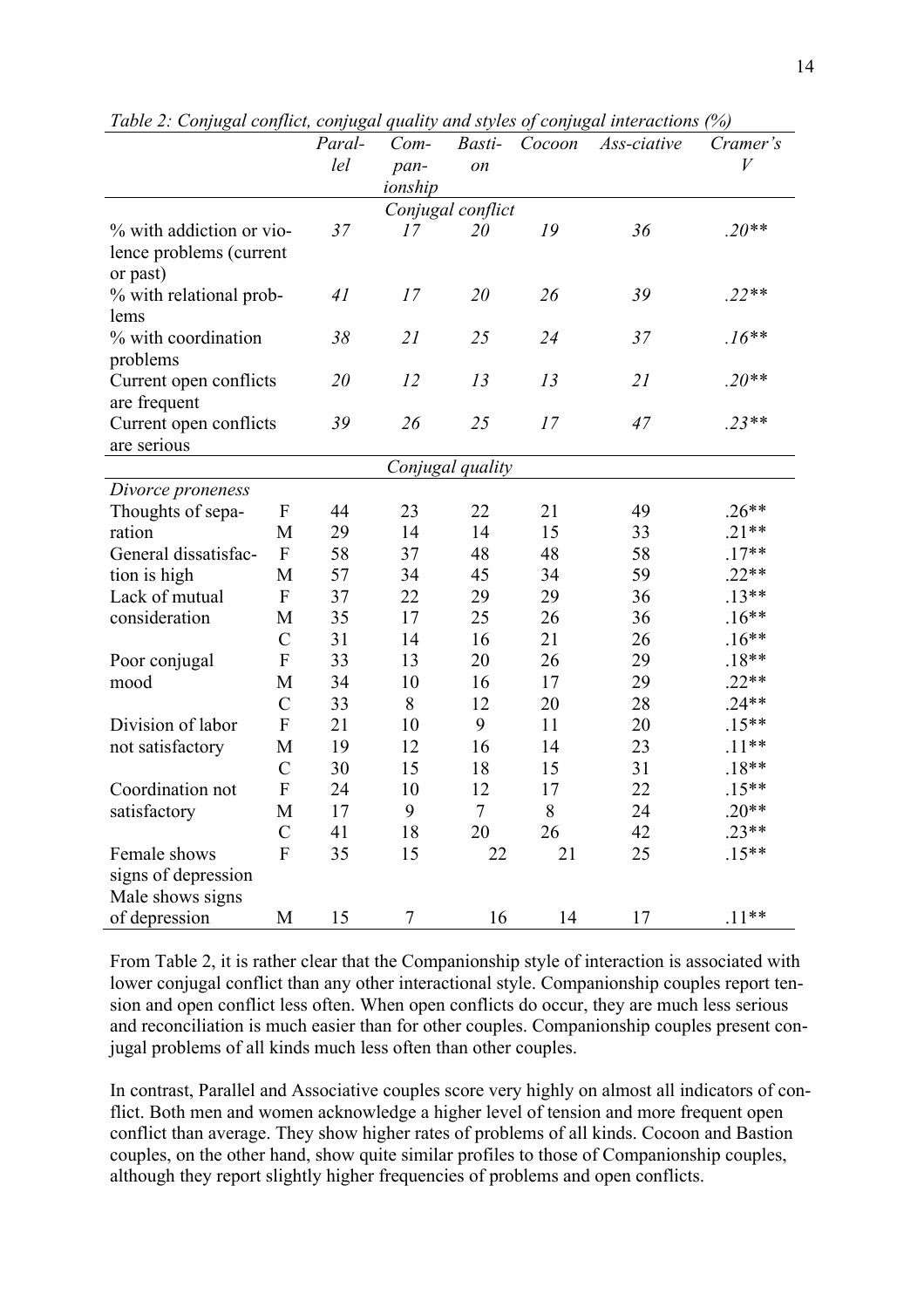*Conjugal quality* was approached using three sets of indicators: 1) Divorce proneness, which was measured by a single indicator; 2) Conjugal satisfaction, measured by a general indicator and also by four sets of sectorial indicators, rating the level of satisfaction with the division of labor, conjugal mood, mutual consideration and coordination between spouses or partners (see Widmer, Kellerhals, Levy (2003) for a detailed description of these indices); 3) Depressive symptoms of spouses or partners, measured by indicators such as sorrow, fears, loneliness, aggressiveness, etc. (Radloff, 1977). Table 2 shows that there is quite a strong correlation between styles of conjugal interaction and conjugal quality.

Parallel couples are associated with the highest conjugal dissatisfaction and the most frequent thoughts of separation for both men and women. Companionship couples have the lowest scores on both measures for both genders. Associative couples have a similar profile to parallel couples, although less extreme. Cocoon and Bastion couples lie in between. Correlations between signs of depression and conjugal styles of interactions confirm these results. Again, Parallel couples show the highest scores on the scale of depression, whereas Companionship couples show the lowest scores, the other three styles lying in between. Interestingly, scores of women are more sensitive to conjugal styles of functioning than scores of men, as if women's subjective well-being depends more strongly on the family system (and less on other factors located outside) than men's.

The cluster analysis above shows that contemporary conjugal interactions in Switzerland do not follow a single model. To the contrary, the space defined by the various dimensions of cohesion and regulation considered is largely used, with five styles of conjugal relationships emerging, which are associated with unequal levels of conjugal conflict and conjugal quality.

# *2.3 Insertions in the social structure of Switzerland*

Are personal trajectories and styles of conjugal functioning sensitive to the different ways and degrees to which individuals are inserted in the social structure of Switzerland ? This question is an important one, as it indirectly deals with the issue raised by the hypothesis of a pluralization of life courses. One main hypothesis about the life course affirms that individual lives have become more and more disembedded from local social structures and material contingencies, with an increasing impact from an overall planetary culture through the mass media. This "poststructural" hypothesis is often set in opposition to the more classical sociological hypothesis according to which individual action spaces are socially structured and that actions reflect the options, constraints and resources an actor has to deal with in her/his situation. In this section, we shall show that both personal trajectories and conjugal functioning remain deeply embedded within the social structures.

Let us first consider personal trajectories. Table 4 presents a multinomial logistic regression using number of children, level of education and birth cohort as predictors, and the types of trajectory as the dependent variable, with "Homemaker" trajectories as the reference category. The predictors are considered as indicators of insertion into the social structures. Birth cohorts indicate membership in successive "generations", and therefore their unequal susceptibility to participating in the hypothesized process of individualization. The level of education is a classic indicator of social status which corresponds, from the point of view of the life course, to an intermediate stage between ascribed and achieved statuses. The number of children can be considered as an indicator of the weight of the requirements of domestic life.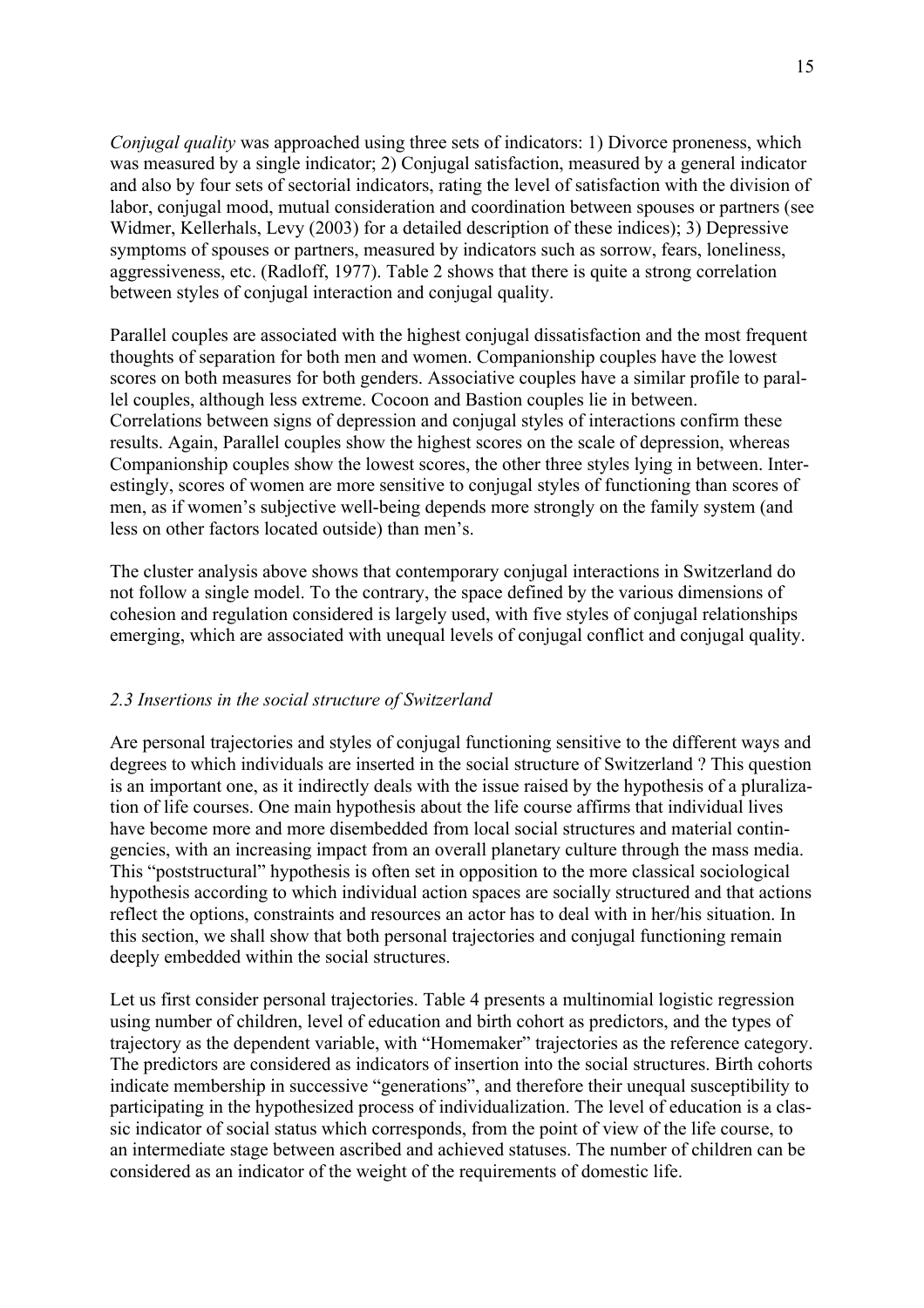|                     | Minority | Full-time  | Part-time | Back-to- | Erratic  | Parallel | Compan-  | <b>Bastion</b> | Cocoon  |
|---------------------|----------|------------|-----------|----------|----------|----------|----------|----------------|---------|
|                     |          |            |           | employ-  |          |          | ionship  |                |         |
|                     |          |            |           | ment     |          |          |          |                |         |
| <b>Birth cohort</b> |          |            |           |          |          |          |          |                |         |
| $<$ 30              | $- -$    | $\sim$ $-$ | $- -$     | --       | --       | --       | --       | --             | $- -$   |
| $30 - 40$           | .96      | .49*       | .70       | $2.76**$ | $2.24**$ |          | 1.12     | .86            | 1.03    |
| $41 - 50$           | .59      | $.37**$    | $.48*$    | $4.30**$ | $5.81**$ | .92      | 1.38     | .85            | .93     |
| $51-60$             | .70      | .75        | .75       | $6.02**$ | $4.34**$ | .80      | 1.55     |                | 1.7     |
| >60                 |          |            |           |          |          | .66      | $3.29**$ | 1.78           | $2.55*$ |
|                     |          |            |           |          |          |          |          |                |         |
| Number of children  |          |            |           |          |          |          |          |                |         |

*Table 3: Multinomial logistic regressions modeling the probability of exhibiting and a given trajectory-type and a given style of conjugal interactions.*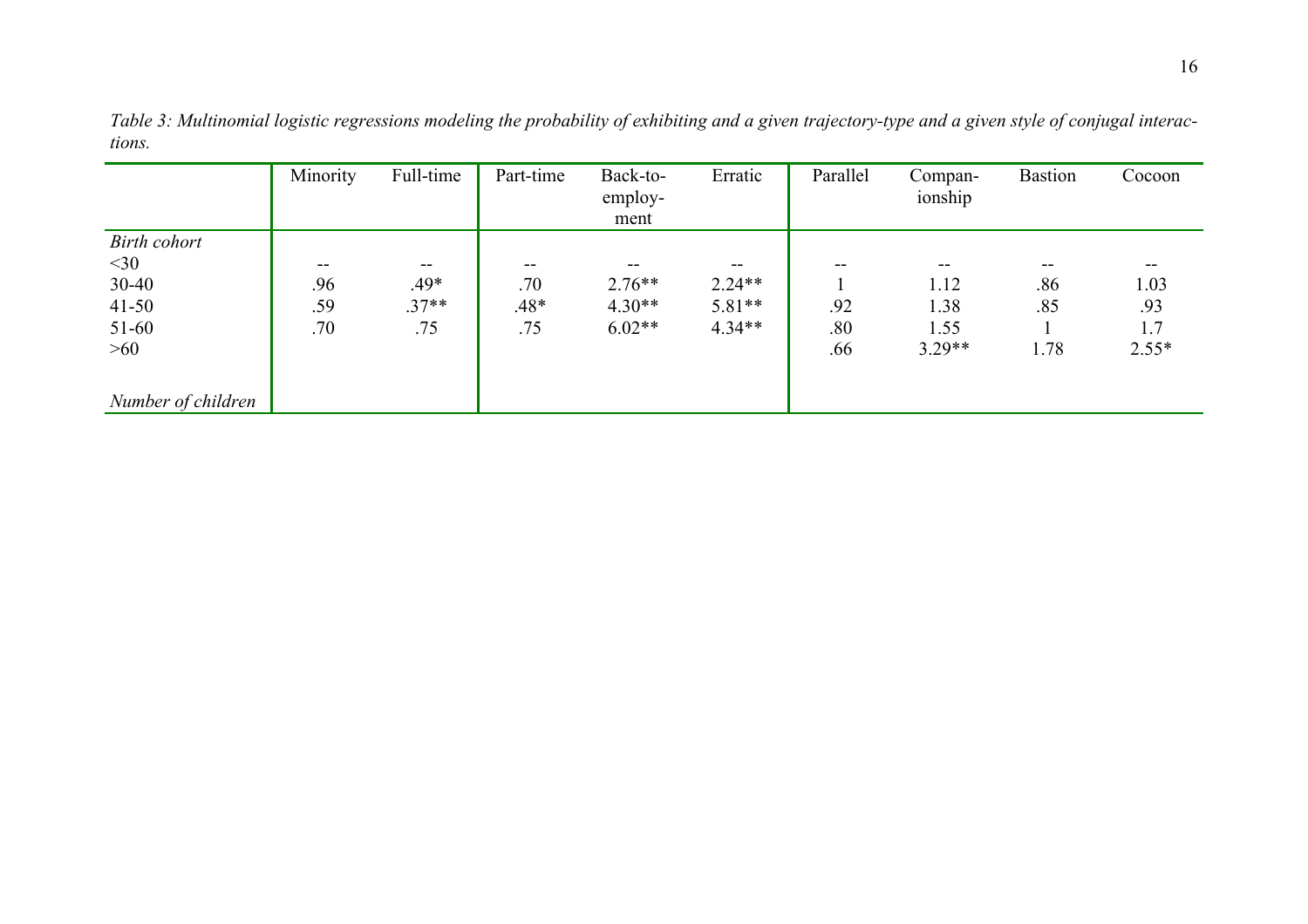| None                    | $- -$             | $\overline{\phantom{m}}$ |         |         | $\qquad \qquad -$        | $- -$    | --      | --      |         |
|-------------------------|-------------------|--------------------------|---------|---------|--------------------------|----------|---------|---------|---------|
| One                     | .70               | $.18**$                  | $.11**$ | .43     | .65                      | 1.55     | 1.29    | 1.47    | $2.06*$ |
| Two                     | .84               | $.05**$                  | $.11**$ | .38     | $.12**$                  | 1.06     | 1.35    | $1.71*$ | 1.23    |
| Three or more           | .55               | $.01**$                  | $.08**$ | $.21**$ | $.10**$                  | .66      | 1.15    | 1.16    | 1.36    |
| Educational level of    |                   |                          |         |         |                          |          |         |         |         |
| women                   |                   |                          |         |         |                          |          |         |         |         |
| Low                     |                   |                          |         |         |                          |          |         |         |         |
| Middle                  | 1.43              | 1.97**                   | 2.87**  | $1.62*$ | .93                      | $.51**$  | $.65**$ | $.37**$ | $.46**$ |
| High                    | 2.08              | $3.32**$                 | 5.09**  | 1.29    | .71                      | $.32**$  | $.48**$ | $.11**$ | $.28**$ |
| Women's employ-<br>ment |                   |                          |         |         |                          |          |         |         |         |
| None                    | $\hspace{0.05cm}$ | $\qquad \qquad \qquad -$ | $- -$   | --      | $\sim$                   |          |         | --      |         |
| Part-time $(\leq 50\%)$ |                   |                          | --      |         | $\overline{\phantom{m}}$ | $.54**$  | $.58**$ | $.59*$  | $.29**$ |
| Part-time (50-89%)      |                   | $\qquad \qquad -$        | --      | --      | $\frac{1}{2}$            | $.54**$  | .73     | $.46**$ | $.38**$ |
| Full-time               |                   | --                       |         |         | $\overline{\phantom{m}}$ | .65      | 1.24    | .60     | $.51*$  |
| Chi-square              | 11.2              |                          | 252.7** |         |                          | 234.02** |         |         |         |
| N                       | 677<br>667        |                          |         |         | 1530                     |          |         |         |         |

*\*\*=sig<.01, \*=sig<.05*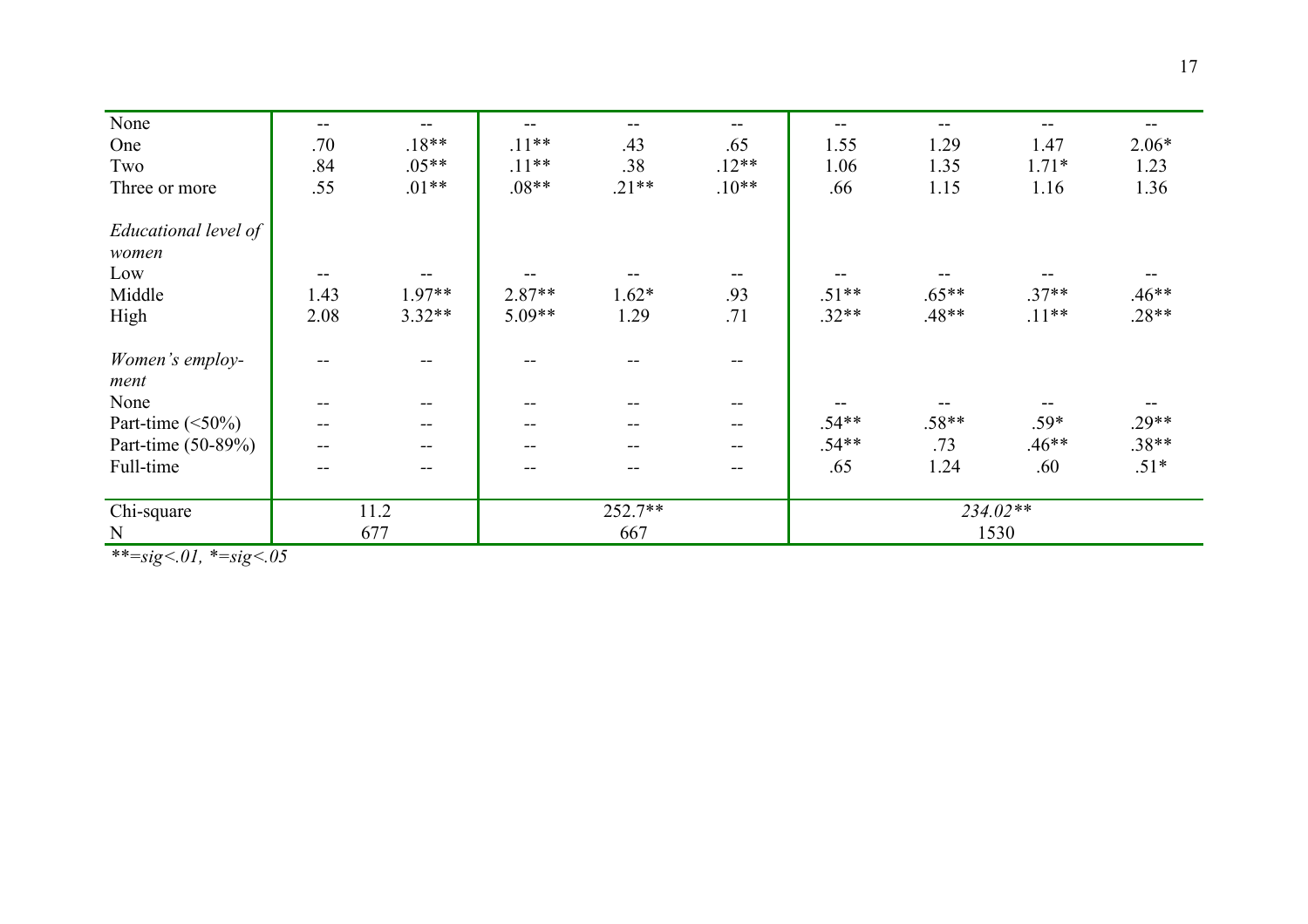The number of children turns out to be a highly significant predictor of women's trajectories. Having three children rather than two or one directs women to a home-centered trajectory, while this trajectory is practically non-existent among women who have no children. "Fulltime" trajectories much more often concern childless women than others. Levels of education also play a leading role. The likelihood of home-centered trajectories significantly decreases as the level of education rises; "part-time" trajectories are more likely for higher levels of education; however, "full-time" trajectories have a relatively homogeneous distribution between the levels of education. Finally, female trajectories are also sensitive to birth cohorts. The "back-to-employment" trajectory is more present in older generations, while "full-time" and "part-time" trajectories characterize recent cohorts. These results show that women's trajectories are shaped by multiple social insertions. In contrast, (Table 4), men's trajectories are not sensitive to any of the above-mentioned social insertions. Neither birth cohorts, nor children's presence, nor level of education have a significant influence on their trajectories. Do styles of conjugal interaction follow the same logic of social insertion? In this latter case, we consider not only birth cohort, number of children and level of education, but also women's work participation, which obviously had to be dropped from the list of factors considered as predictors for personal trajectories<sup>7</sup>. Table 4 also presents a multinomial logistic regression with the Associative style taken as the reference category. It shows that the level of women's education has a strong impact on styles of interaction. Low levels of education are associated with a Parallel, Bastion or Cocoon style, while couples with high levels of education develop significantly more often an Associative style of interaction. The number of children also has a significant effect on styles of conjugal interaction: one-child couples develop more often the Cocoon style while couples with two children are more often of a Bastion style. Most importantly, table 3 shows that professional trajectories and styles of conjugal interactions are quite strongly associated, as employed women have a significantly weaker probability than inactive women to be in a couple of Parallel, Bastion or Cocoon style. Full-time employment of women favors a Associative style of interaction whereas part-time employed women have a greater probability of belonging to a couple of Companionship style. Although it is hard to say what is the antecedent variable here, there is, to a large extent, a homology between the way couples organize their interactions and the way female professional carreers are shaped in Switzerland.

## **3. Conclusion**

Overall, the hypothesis of pluralization of personal trajectories and conjugal interactions received mixed support from the data considered in this research. For men, statistical analysis revealed the presence of one dominant type of trajectory, characterized by almost continuous employment exercised full-time. The non-standard, more chopped and heteroclite trajectories, characterized by periods of training, part-time jobs and various interruptions only concern a minority of men. Men's trajectories are essentially centered on full-time employment, and the hypothesis of a general pluralization of work patterns is clearly rejected by the data. To the contrary, the persistence of a strong "standardization" of men's trajectories is confirmed. In clear contrast, women's trajectories follow several distinct models, only one of which is similar to the dominant male trajectory. The four main models are: the "homemaker" where there is a continuous focus on the home; full-time employment (with a decrease between 25 and 35); part-time employment throughout the trajectory; and fourthly women who re-enter the work environment after a period as homemaker. Only a very small minority of women do

 $<sup>7</sup>$  A more elaborated list of factors is considered in Widmer, Kellerhals and Levy, 2004b.</sup>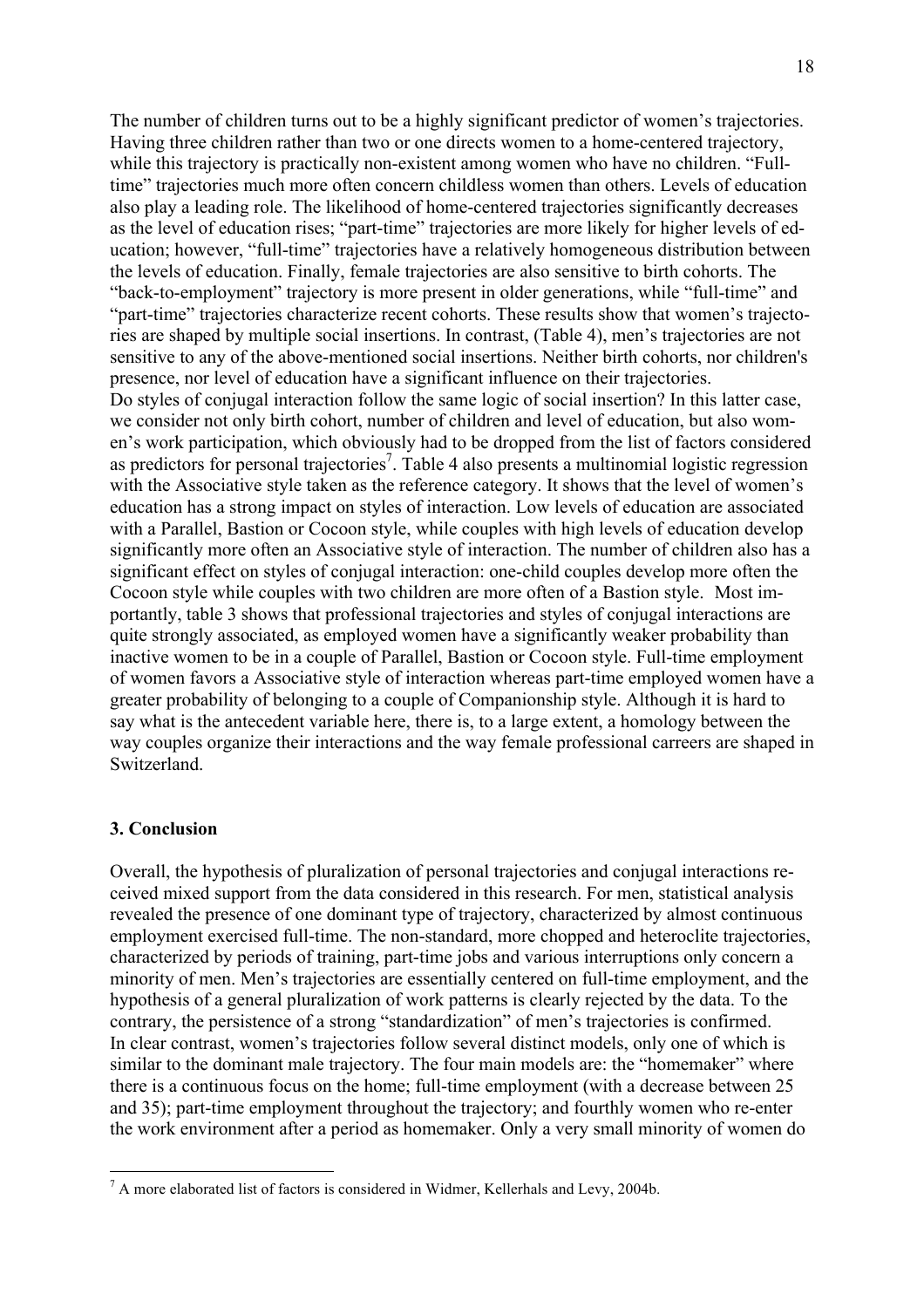not follow one of these patterns. This "bounded diversity" of female trajectories clearly follows a logic of social insertion, as the models we found are strongly associated with the number of children born to the couple, their level of education and birth cohort. Therefore, the plurality of female trajectories is highly sensitive to social insertion. The hypothesis of individualization explains only a very small number of cases of women's trajectories. Therefore, one should emphasize the fact that both male and female personal trajectories follow a limited set of sequential models. A large proportion of men's trajectories correspond to the tripartition model (Kohli, 1985). For women, several models exist, and although more varied, are still limited in number and depend on insertion in the social structure. Thus, in both cases, the hypothesis of a pluralization of personal trajectories should be rejected in this sample of couples residing in Switzerland.

How then are we to explain the distinct patterns characterizing men's and women's trajectories? The hypothesis of the master status (Krüger and Levy, 2001; Widmer, Kellerhals and Levy, 2003) may help us to understand these differences. This hypothesis advances that there is, for both sexes, a "privileged" domain of activity to which other domains are subordinate. In many Western countries, including Switzerland, the privileged domain of activity for men is still the occupational field, while the privileged domain of activity for women is still the domestic field (family work). The dominance of one domain for each sex does not necessarily imply their exclusion from other domains, it simply means that the investment made by individuals in their secondary spheres of activity depends on the demands of their major sphere of responsibility. So, the majority of the female trajectories are not characterized by an exclusion from the professional sphere – a situation of extreme sexual segregation, doubtless still predominant in some social circles but more and more openly criticized by public opinion and the mass media. Women's trajectories rather reflect a subordination of their gainful employment to the imperatives of family work. Therefore, it is necessary to emphasize the interdependence existing between male and female trajectories for individuals living in a couple or in a family: if most men can disregard domestic imperatives – often a structural necessity in terms of career – it is because their female partners essentially take care of them. There is a systemic twist here that has its roots deep in the economic organization of many capitalist societies. It represents a particularly clear case of the principle of "linked lives" (Elder 1995) which suggests that in order to understand male and female individual trajectories one should focus on the interdependences that associate them within the family. One can make the hypothesis that this interdependence between master statuses has a highly resistant power in many Western countries, which works against the logic of pluralization of personal trajectories.

What about *conjugal functioning*? The data show that contemporary conjugal interactions do not fit a single model. To the contrary, the space defined by the various dimensions of cohesion and regulation is largely used. It is also worth underlining that these styles of conjugal interactions are associated with the social status of spouses: the Bastion, Parallel and Cocoon styles are much more frequent in couples of low social status. The frequency of the Associative style of conjugal interaction is significantly greater in couples with high social status. Results also show that the different styles of conjugal functioning have other distinct properties: a strong emphasis on autonomy and closure of family life, and a rigid and gendered organization of conjugal roles are associated with increased conjugal problems and a deteriora- $\frac{3}{2}$  tion of conjugal quality<sup>8</sup>.

 <sup>8</sup> For an explanation of these associations, see Widmer, Kellerhals and Levy (2003 and 2004b).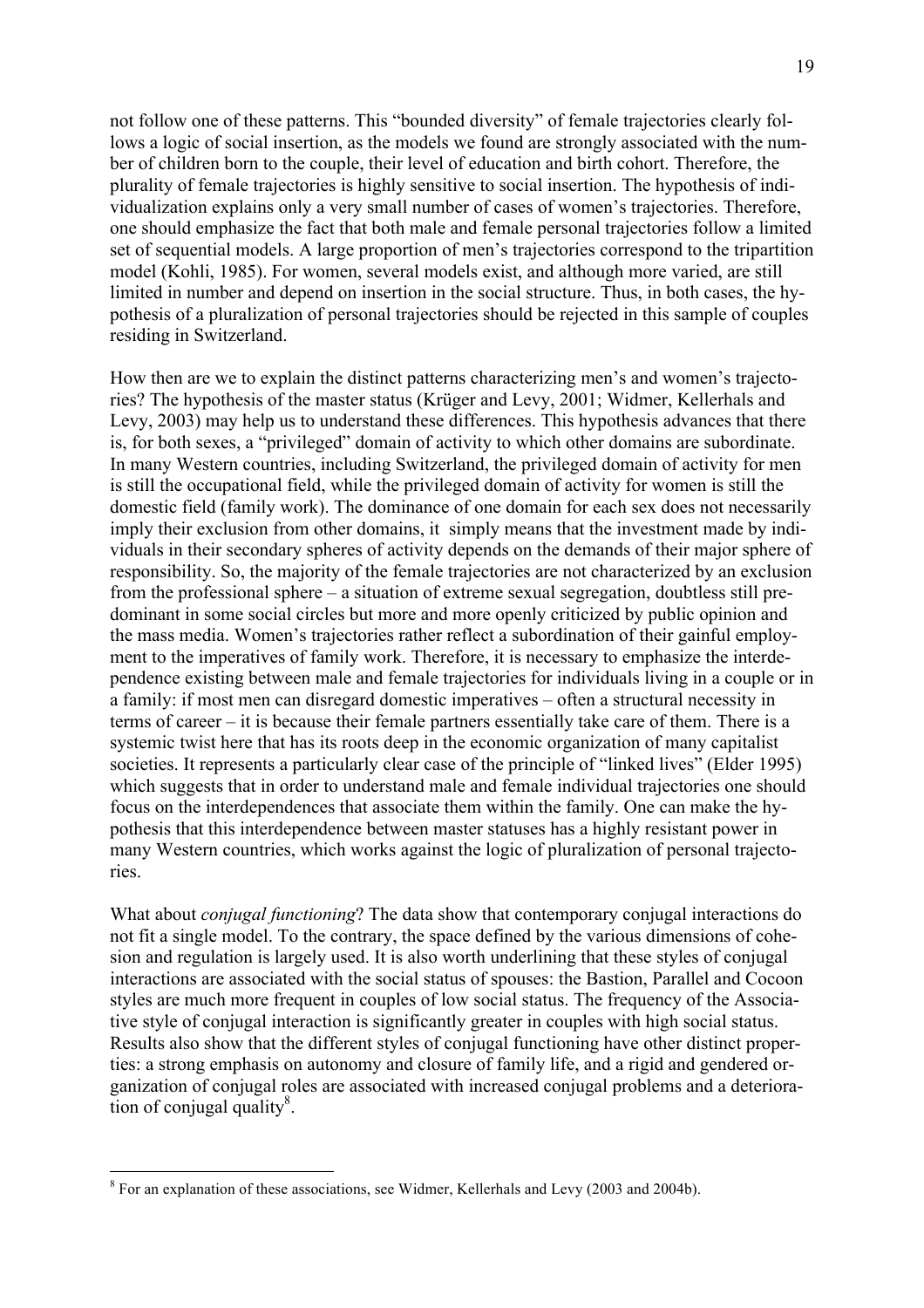Analysis of both personal trajectories and conjugal functioning reveal the real but limited extent to which we may speak of a pluralization of life courses. A finite set of models, in both cases, captures a large part of the overall variance existing within this sample of couples living in Switzerland. Therefore, the hypothesis that we are in a time of extreme individualization of key aspects of life should be rejected. There are several models available, which highly structure the choices of individuals. In fact, these models are not freely chosen, but rather depend on the resources and constraints associated with specific locations in the social structure. They also have specific consequences, which suggests that they play a structuring role of their own. In this perspective, one may consider models of trajectories and of conjugal functioning, along with social networks (Widmer, Kellerhals and Levy, 2004a), as key process-oriented variables for the production and reproduction of social inequalities in contemporary societies. This suggests that a life course perspective is likely to provide new understanding about social structures and their effects in late modernity.

Are these results specific to Switzerland? To make such a diagnonis is of course a difficult endeavour as long as the comparison is not a common goal of the studies to be compared from the outset. There are so many parameters to be controlled in order to assure comparability in any strict sense that it is highly unlikely to find studies that fit together without having been planned to do so – and this is in fact the case for ours. However, one similar study of work career patterns of men and women exists in the United States (Moen 2003, Moen & Han 2001) and another in Germany (Born et al. 1996, Krüger 2001). Note that their samples are not exactly the same as ours which excludes the possibility to answer some interesting questions and forces us to locate the comparison at the level of interpretations rather than of direct data comparison. Nevertheless four common features stand out rather clearly in all contexts: 1. life-course patterns are strongly gendered, 2. there is one single predominant male trajectory, while there is a higher number of female trajectories (including the male one, but without a clear numeric predominance), 3. only female occupational trajectories reflect variations due to the family life cycle, 4. part-time employment remains limited to women's trajectories and seems to be part largely of their adaptation to the requirements of family life. The main difference we can see singles out the US where the "pure" home-maker career, present in Switzerland (and in Germany), seems no longer to exist. In terms of conjugal interactions, it was underlined that our study is quite unique in its inclusion of a variety of indicators and in its large and representative sample, as well as its inductive method, based on cluster analysis (Widmer, Kellerhals, Levy, 2003). Therefore, intercountries comparisons are even more difficult to do for styles of conjugal interactions than for professional trajectories. Let us however underline that the large number of couples characterized by a high degree of fusion (away from conjugal individualism), by strong sex typing of conjugal roles and by the presence of clearly cut master statuses, do suggest that, despite a large communality among Western countries, including Switzerland, family change has not gone as far in Switzerland as in the United-States and other developped english speaking countries.

Finally, these results open up an interesting question. On one hand, we begin to better understand how life-course regimes in Switzerland may relate to institutional features specific to the country, such as its peculiar school daily schedules, its lack of infrastructures for toddlers, its training system (the apprentiship), its gendered job market, the military, etc. On the other hand, we find that some rather basic aspects of men's and women's professional trajectories and family interactions are the same in Switzerland as in other Western countries, such as Germany and the United States. The question – that we can only formulate at this time – is then whether there are cultural commonalities between Switzerland and the other Western countries that are sufficiently strong to homogenize life-course and conjugal interaction patterns whatever the country's institutional outfit, or whether there are quite different, but func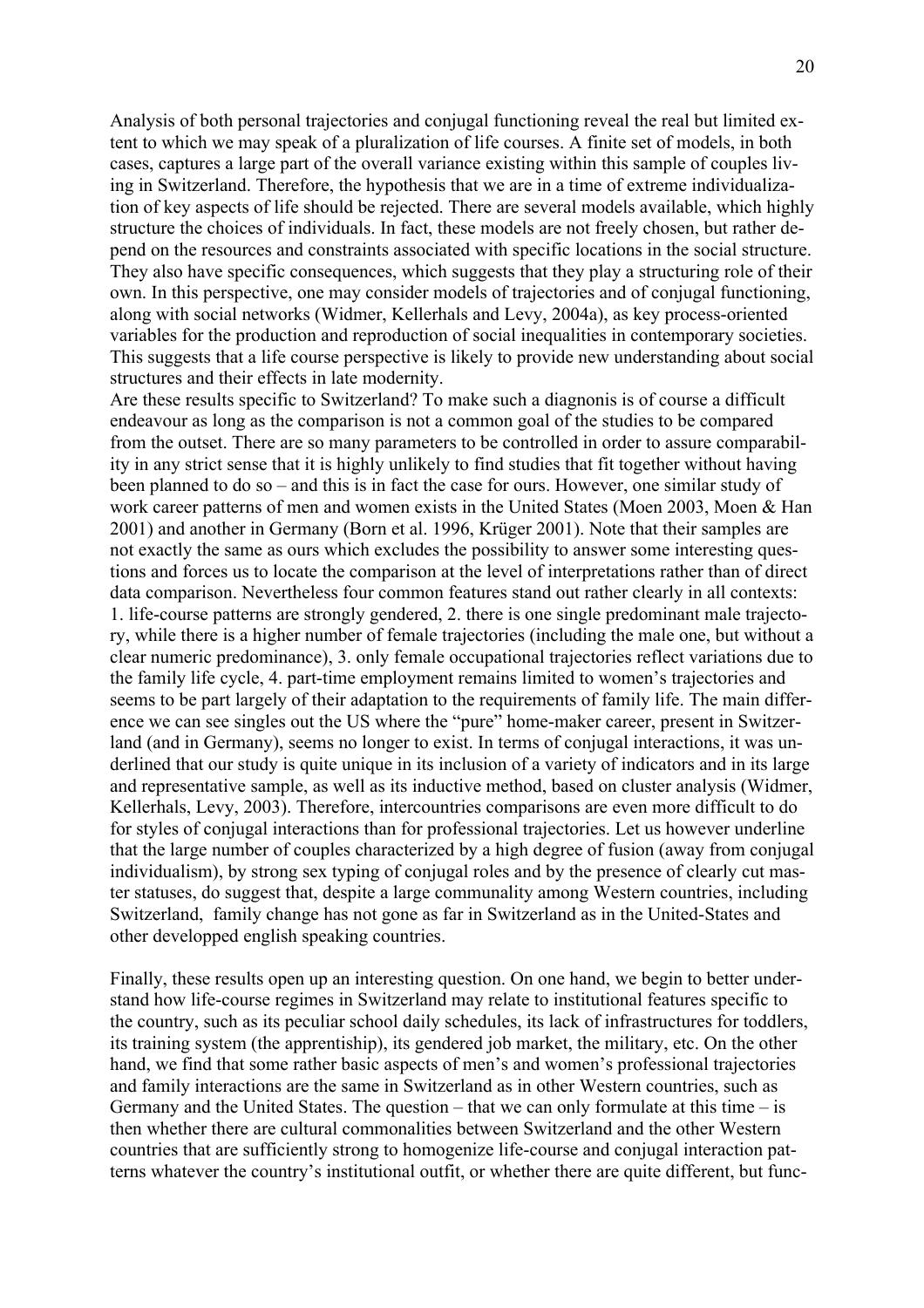tionally equivalent, forms of institutionalisation in Switzerland as in other countries that produce the same life course and family patterns.

## *References*

- Abbott, Andrew and Alexandra Hrycak (1990). Measuring Resemblance in Sequence Data : An Optimal Matching Analysis of Musicians' Careers, *American Journal of Sociology*, vol. 96, n° 1, 144-185.
- Aisenbrey, Silke (2000). *Optimal Matching Analyse. Anwendungen in den Sozialwissenschaften*, Leske und Budrich, Opladen.
- Aldous, Joan (1977). Family interaction patterns. *Annual Review of Sociology* 3, 105-135. Bauman, Zygmunt (1992). *Intimations of Postmodernity*, Routledge, London.
- Beck, Ulrich (1986). *Risikogesellschaft. Auf dem Weg in eine andere Moderne,* Suhrkamp, Frankfurt/Main.
- Beck, Ulrich and Elisabeth Beck-Gernsheim (1994). *Riskante Freiheiten. Individualisierung in modernen Gesellschaften*, Suhrkamp, Frankfurt/Main.
- Beck, Ulrich, Anthony Giddens and Scott Lash (1994). *Reflexive Modernization: Politics, Tradition and Aesthetics in the Modern Social Order*, Stanford University Press, Stanford.
- Becker-Schmidt, Regina (1987). Die doppelte Vergesellschaftung die doppelte Unterdrückung: Besonderheiten der Frauenforschung in den Sozialwissenschaften. In: Lilo Unterkircher and Ina Wagner (Eds.) *Die andere Hälfte der Gesellschaft*, Österreichischer Soziologentag 1985, ÖGB-Verlag, Wien.
- Born, Claudia, Helga Krüger and Dagmar Lorenz-Meyer (1996), Der unentdeckte Wandel. Annäherung an das Verhältnis von Struktur und Norm im weiblichen Lebenslauf. Edition Sigma, Berlin.
- Bott, Elisabeth (1971). *Family and Social Network: Roles, Norms and External Relationships in Ordinary Urban Families*, Tavistock, London.
- Burgess, Ernst W., Harvey J. Locke and Mary Margaret Thomes (1960). *The Family: From Institution to Companionship,* American Book, New York.
- Delcher, Arthur L., Simon Kasif, Robert D. Fleischmann, Jeremy Peterson, Owen White, and Steven L. Salzberg (1999). Alignment of whole genomes, *Nucleic Acid Research*, Vol. 27, No 11, 2369-2376.
- Donati, Pierpaolo, (1985). *Famiglia e politiche sociali*, Milano, Franco Angeli.
- Drobnic, Sonia (2000). The Effects of Children on Married and Lone Mothers' Employment in the United States and (West) Germany, *European Sociological Review*, 16, 2, June, 137- 157.
- Elder, Glen H. (1995). The Life Course Paradigm: Social Change and Individual Development. In: Phyllis Moen, Glen H. Elder & Kurt Lüscher (Eds.), *Examining Lives in Context: Perspectives on the Ecology of Human Development*. APA Press, Washington, 101-139.
- Erzberger, Christian and Gerald Prein (1997). Optimal-Matching-Technik: Ein Analyseverfahren zur Vergleichbarkeit und Ordnung individuell differenter Lebensverläufe, *ZUMA-Nachrichten*, 21(40), 52-80.
- Giddens, Anthony (1992). *Modernity and Self-identity*. Polity Press, Cornwall.
- Giddens, Anthony (1994). *The Transformation of Intimacy: Sexuality, Love and Eroticism in Modern Societies.* Stanford University Press, Stanford.
- Held, Thomas and René Levy (1974). *Die Stellung der Frau in Familie und Gesellschaft*. Huber, Frauenfeld. (En français : *Femme, famille et société. Enquête sociologique sur la situation en Suisse*. Delta, Vevey 1975).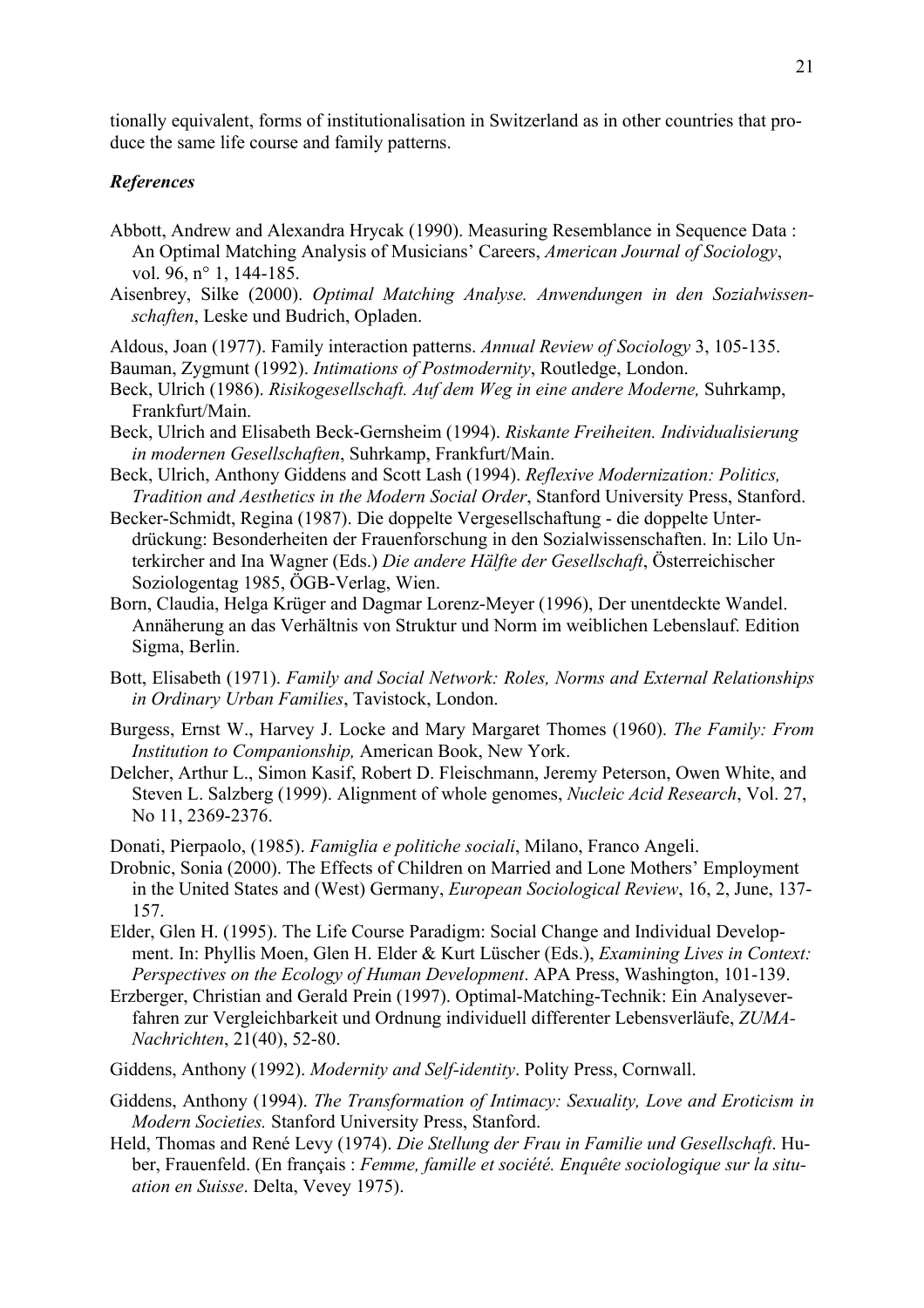- Höpflinger, François, Maria Charles and Annelies Debrunner (1991). *Familienleben und Berufsarbeit. Zum Wechselverhältnis zweier Lebensbereiche*, Seismo, Zürich.
- Kantor, David and William Lehr (1975). *Inside the Family*, Jossey-Bass, San Francisco.
- Kellerhals, Jean and Cléopatre Montandon (1991). *Les stratégies éducatives des familles. Milieu social, dynamique familiale et éducation des pré-adolescents*, Delachaux et Niestlé, Lausanne.
- Kellerhals, Jean, Jean-François Perrin, Geneviève Steinauer-Cresson, Laura Vonèche and Geneviève Wirth (1982). *Mariages au quotidien. Inégalités sociales, tensions culturelles et organisation familiale*, P.-M. Favre, Lausanne.
- Kellerhals, Jean, Pierre-Yves Troutot and Emmanuel Lazega (1993). *Microsociologie de la famille*, PUF, Paris. [2ème éd.].
- Klein, Thomas and Wolfgang Lauterbach (1994). How Does Women's Level of Education Affect Family Formation and Labour Force Interruption? An Empirical Analysis of Microeconomic Theory, *Kölner Zeitschrift für Soziologie und Sozialpsychologie*, 46, 2, June, 278-298.
- Kohli, Martin (1985). Die Institutionalisierung des Lebenslaufs, *Kölner Zeitschrift für Soziologie und Sozialpsychologie*, 37 (1), 1-29.
- Kohli, Martin (1986). Gesellschaftszeit und Lebenszeit. Der Lebenslauf im Strukturwandel der Moderne. Die Moderne - Kontinuitäten und Zäsuren, *Soziale Welt*, numéro spécial, 183-208.
- Kohli, Martin, Martin Rein, Anne-Marie Guillemard et Herman van Gunsteren (eds., 1991), *Time for Retirement. Comparative Studies of Early Exit from the Labor Force*, Cambridge University Press.
- Korpi, Walter (2001), Faces of Inequality: Gender, Class, and Patterns of Inequalities in Different Types of Welfare States. Social Politics: International Studies in Gender, State and Society 7(2), 127-191.
- Krüger, Helga (2001), Social Change in Two Generations: Employment Patterns and Their Costs for Family Life. in: Victor W. Marshall, Walter R. Heinz, Helga Krüger & Anil Verma (eds.), Restructuring Work and the Life Course. University of Toronto Press, Toronto, 401-423.
- Krüger, Helga and René Levy (2001). Linking life courses, work and the family: theorizing a not so visible nexus between women and men. *Canadian Journal of Sociology*, 26, 2, 145- 166.
- Levy, René (1977). *Der Lebenslauf als Statusbiographie*, Enke, Stuttgart.
- Levy, René, Dominique Joye, Olivier Guye and Vincent Kaufmann (1997). *Tous égaux? De la stratification aux représentations*, Seismo, Zürich.
- Mayer, Karl Ulrich (2001), The paradox of global social change and national path dependencies: Life course patterns in advanced societies. in: Alison E. Woodward & Martin Kohli (eds.), Inclusions and Exclusions in European Societies. Routledge, London, 89-110.
- Moen, Phyllis & Shin-Kap Han (2001), Reframing Careers: Work, Family, and Gender. in: Victor W. Marshall, Walter R. Heinz, Helga Krüger & Anil Verma (eds.), Restructuring Work and the Life Course. University of Toronto Press, Toronto, 424-445.
- Moen, Phyllis (ed., 2003), It's about Time. Couples and Careers. Cornell
- >University Press, Ithaka.
- Myrdal, Alva and Viola Klein (1956). *Women's Two Roles: House and Work*, Routledge and Kegan Paul, London.
- O'Neill, Nena and George O'Neill (1972). *Open Marriage*, Evans, New York.